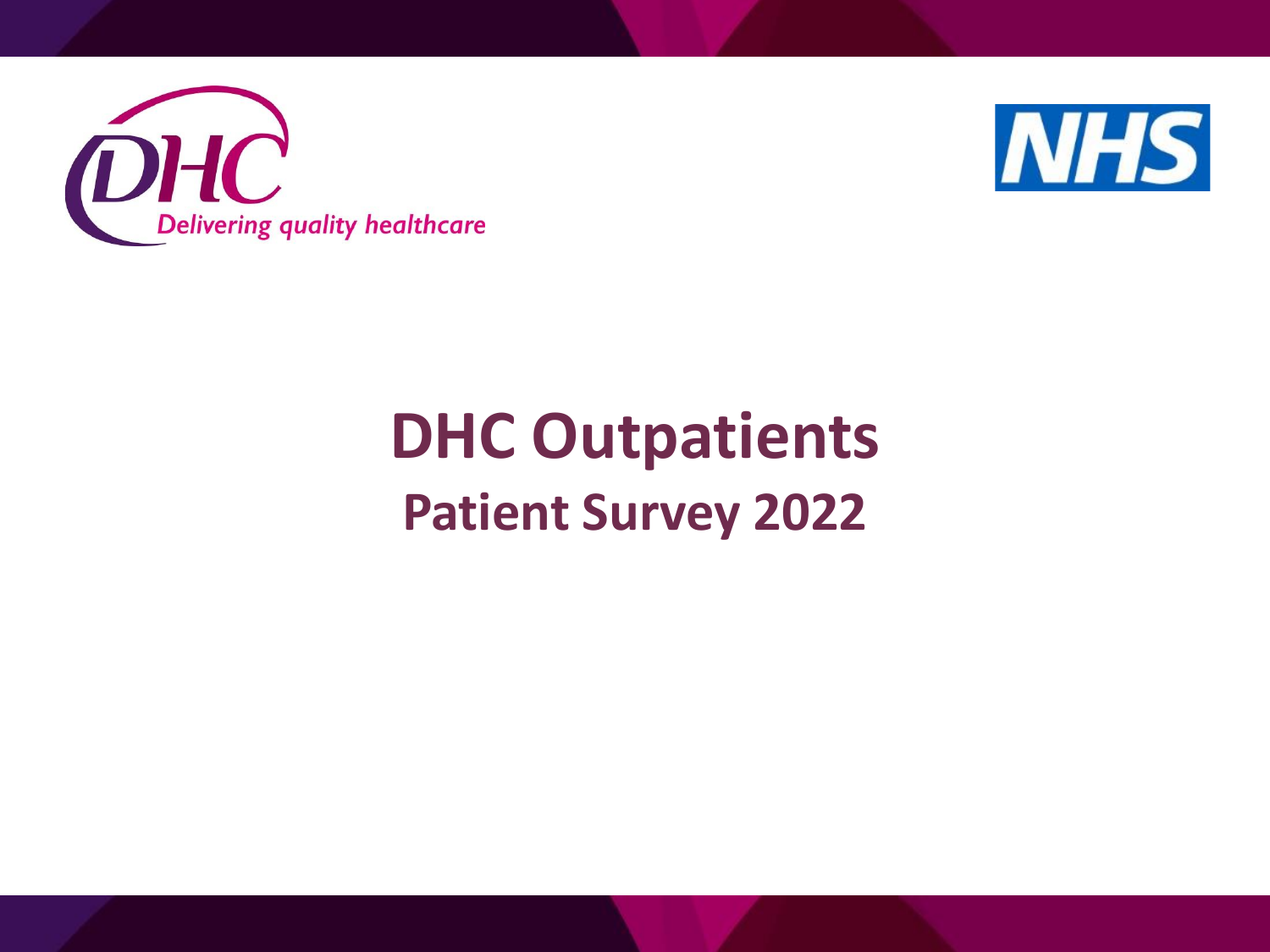# **How likely are you to recommend DHC to friends and family How likely are you to recommend DHC to If they need similar care? friends and family If they need similar care?**



Base size for 2022: 374 responses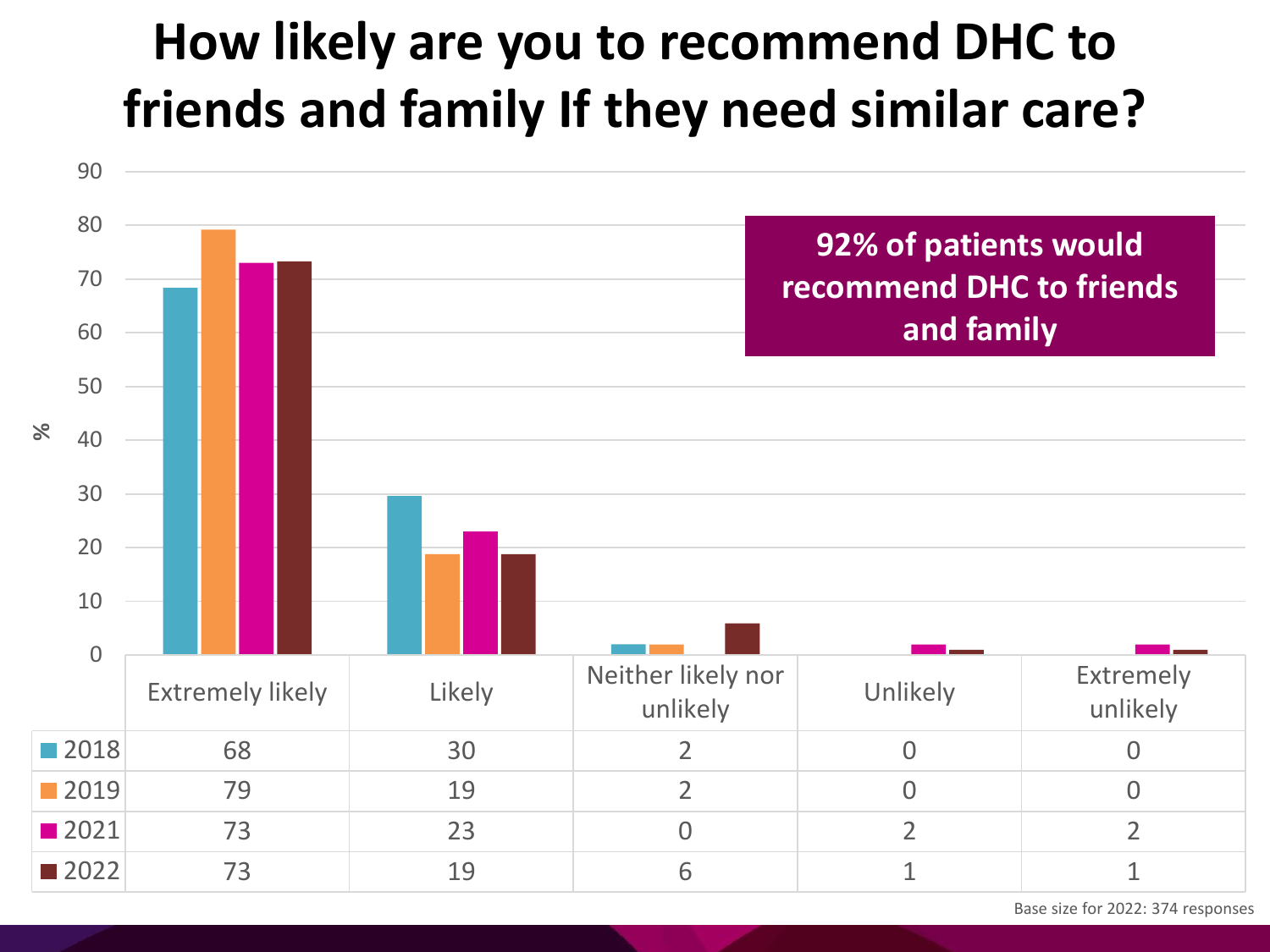# **Overall, how would you rate the care you received?**

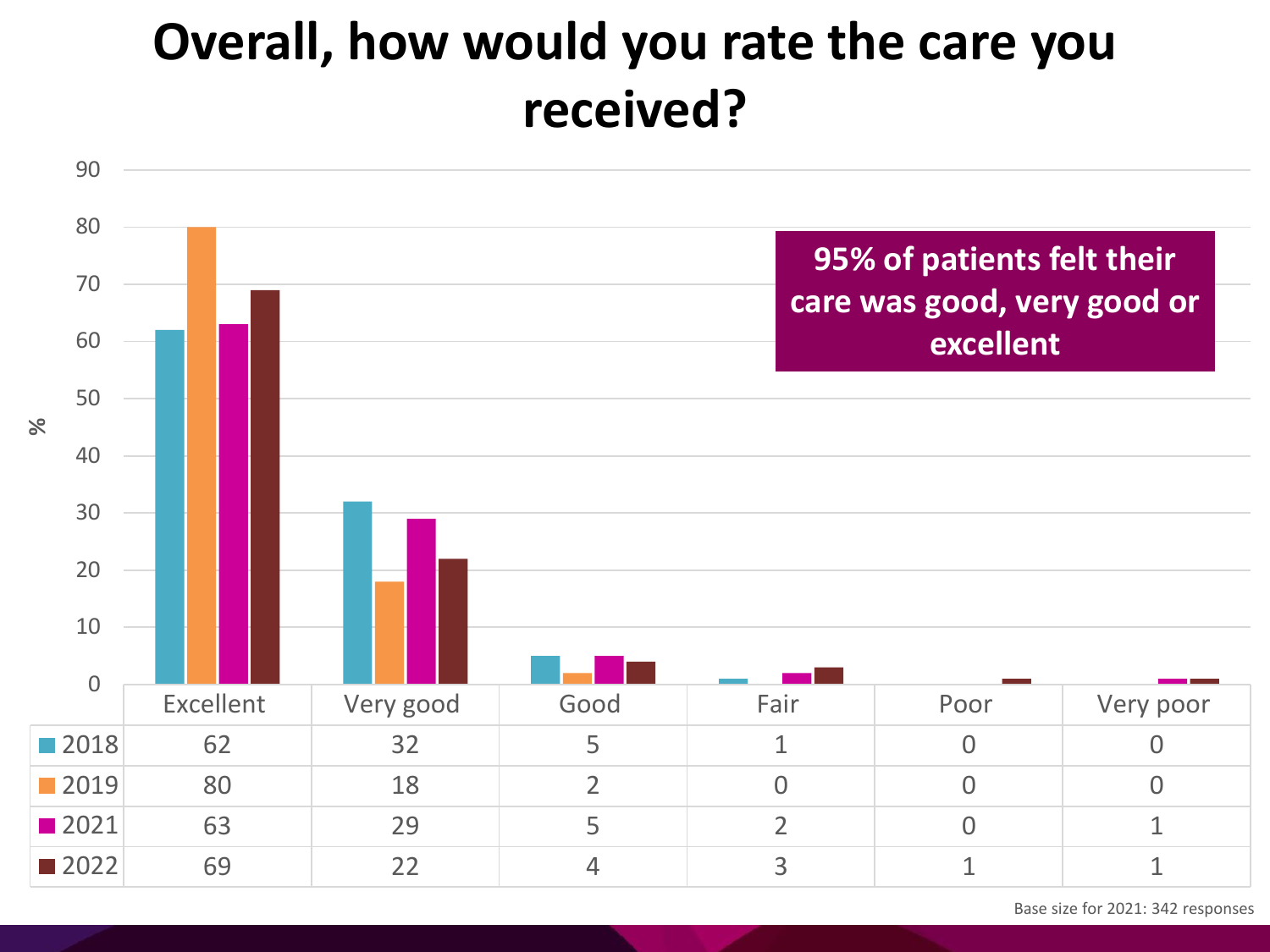# **Did you have any difficulty getting through on the phone?**

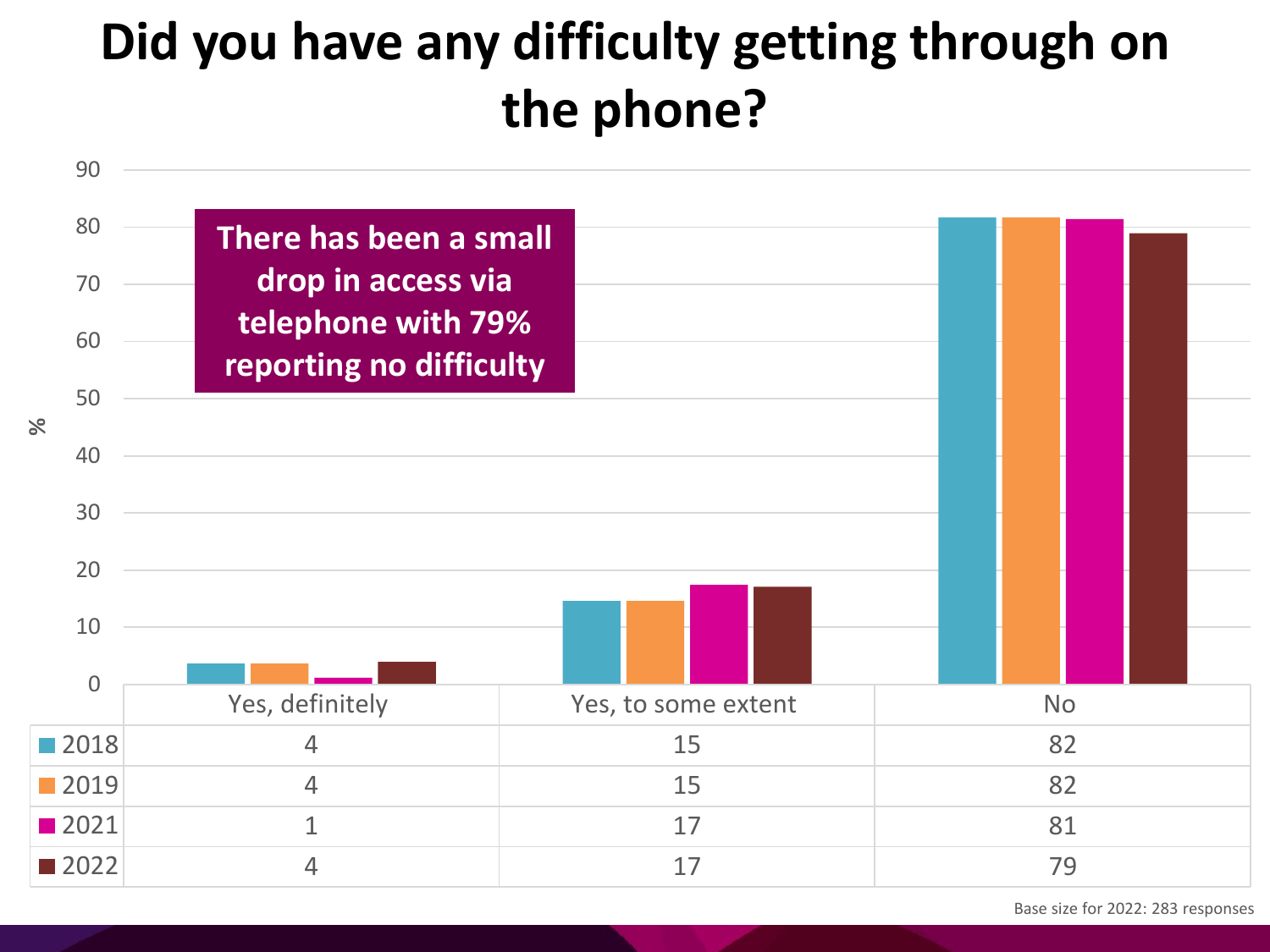#### **Were you given a choice of appointment times?**



Base size for 2022: 361 responses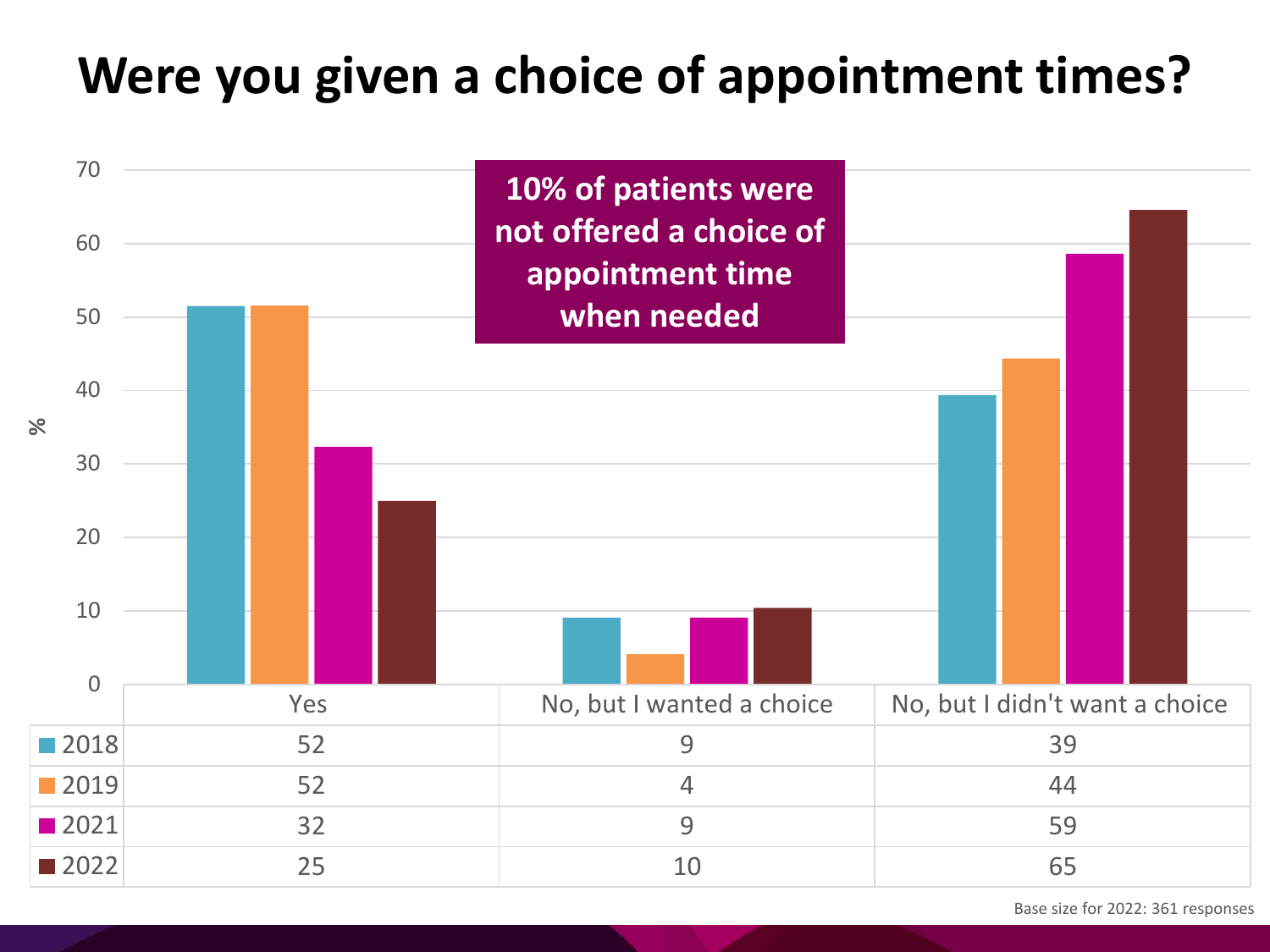# **Did you know what would happen in the appointment?**

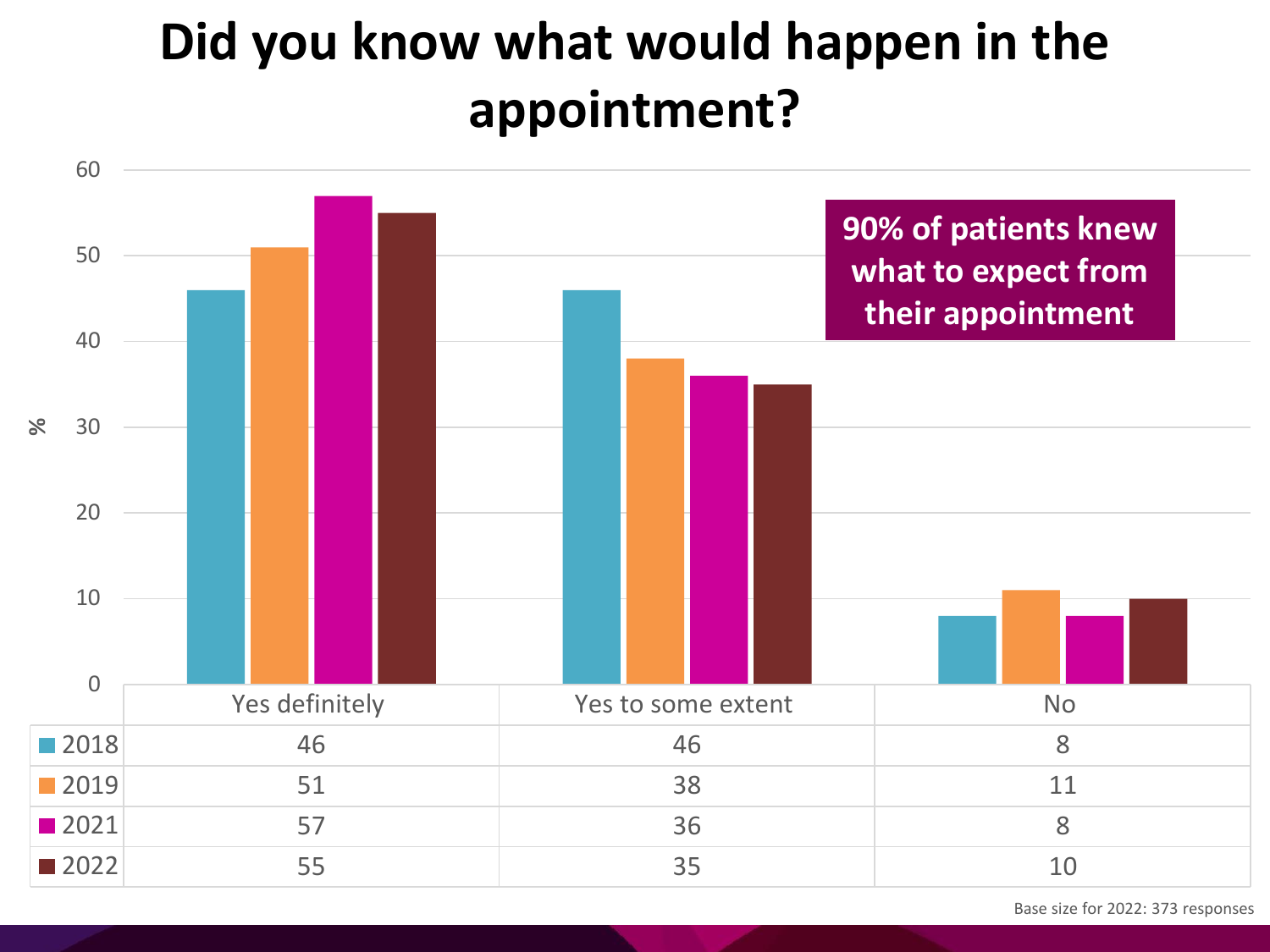#### **Did the appointment start on time?**



Base size for 2022: 370 responses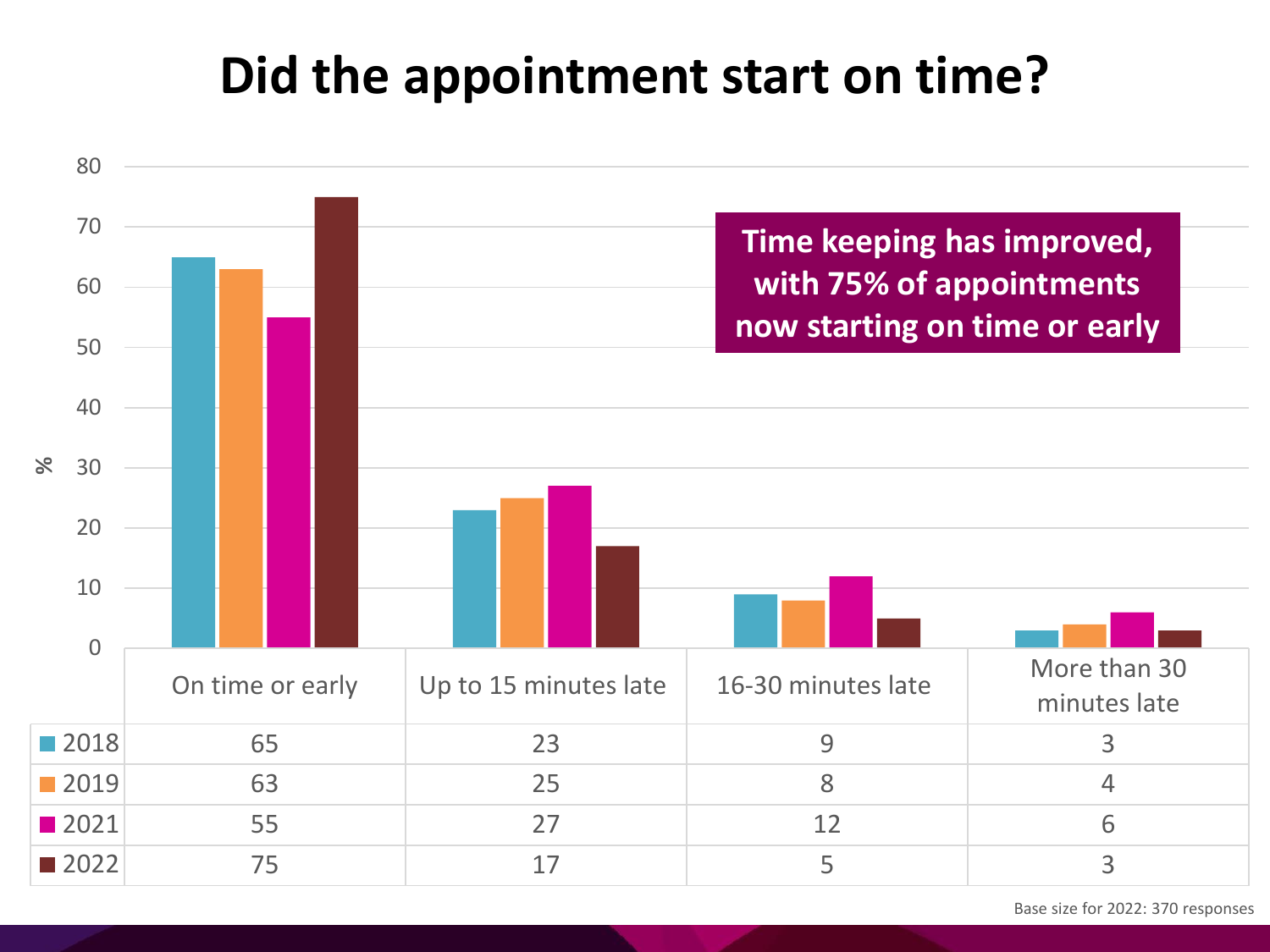### **Were you told how long you would have to wait?**

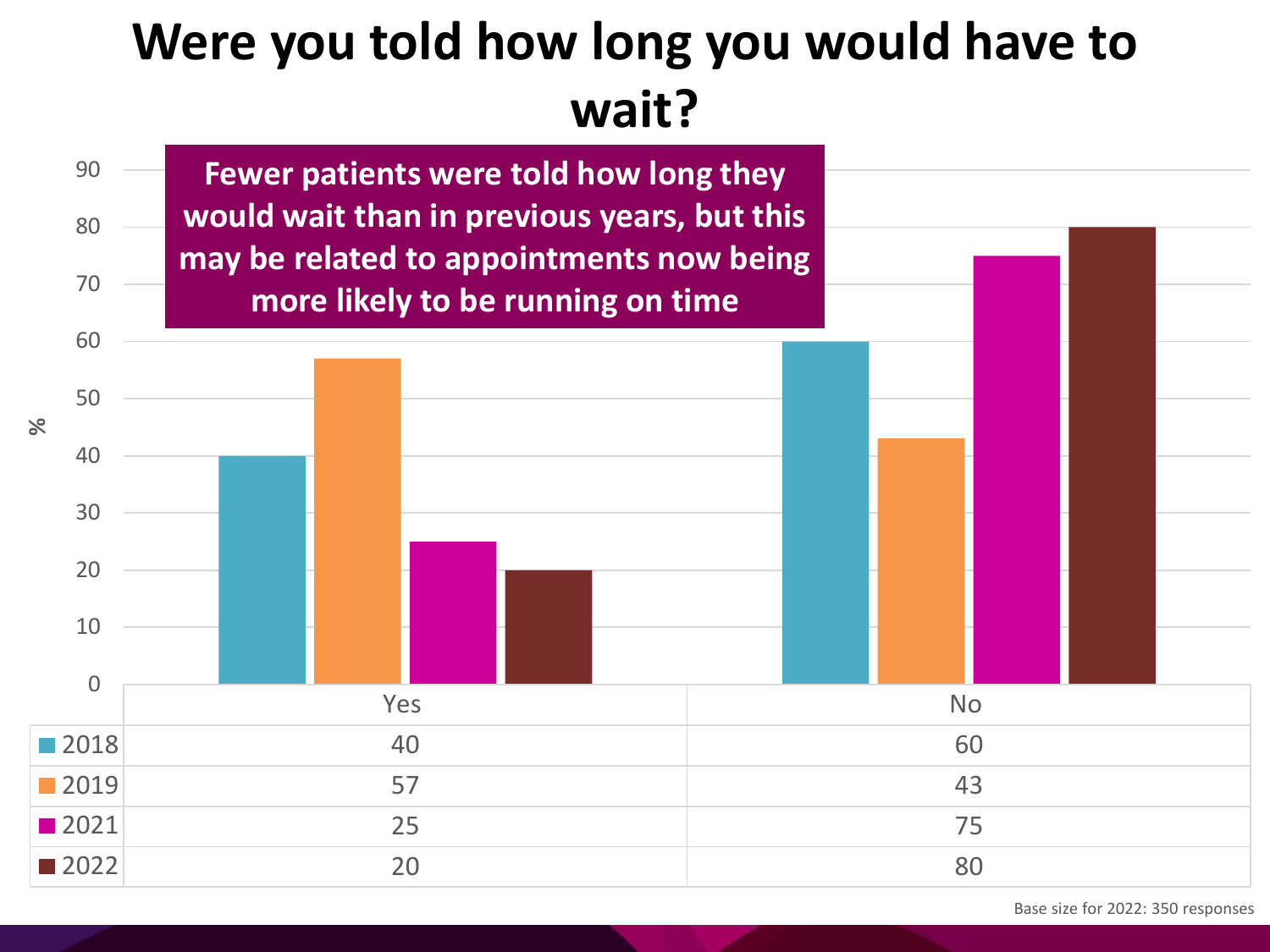#### **Was the appointment long enough?**



Base size for 2021: 366 responses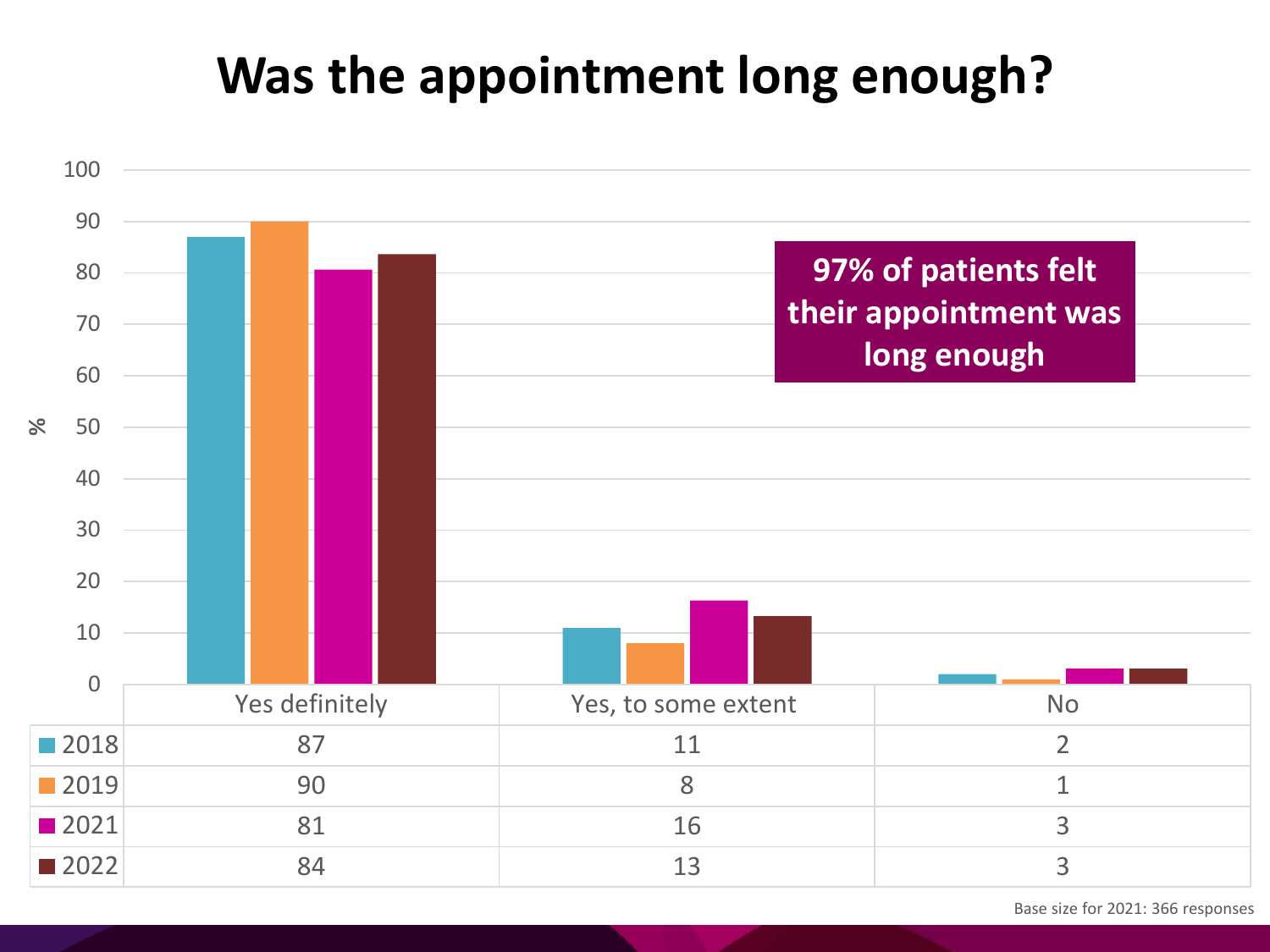#### **Who was your appointment with?**



Base size for 2022: 314 responses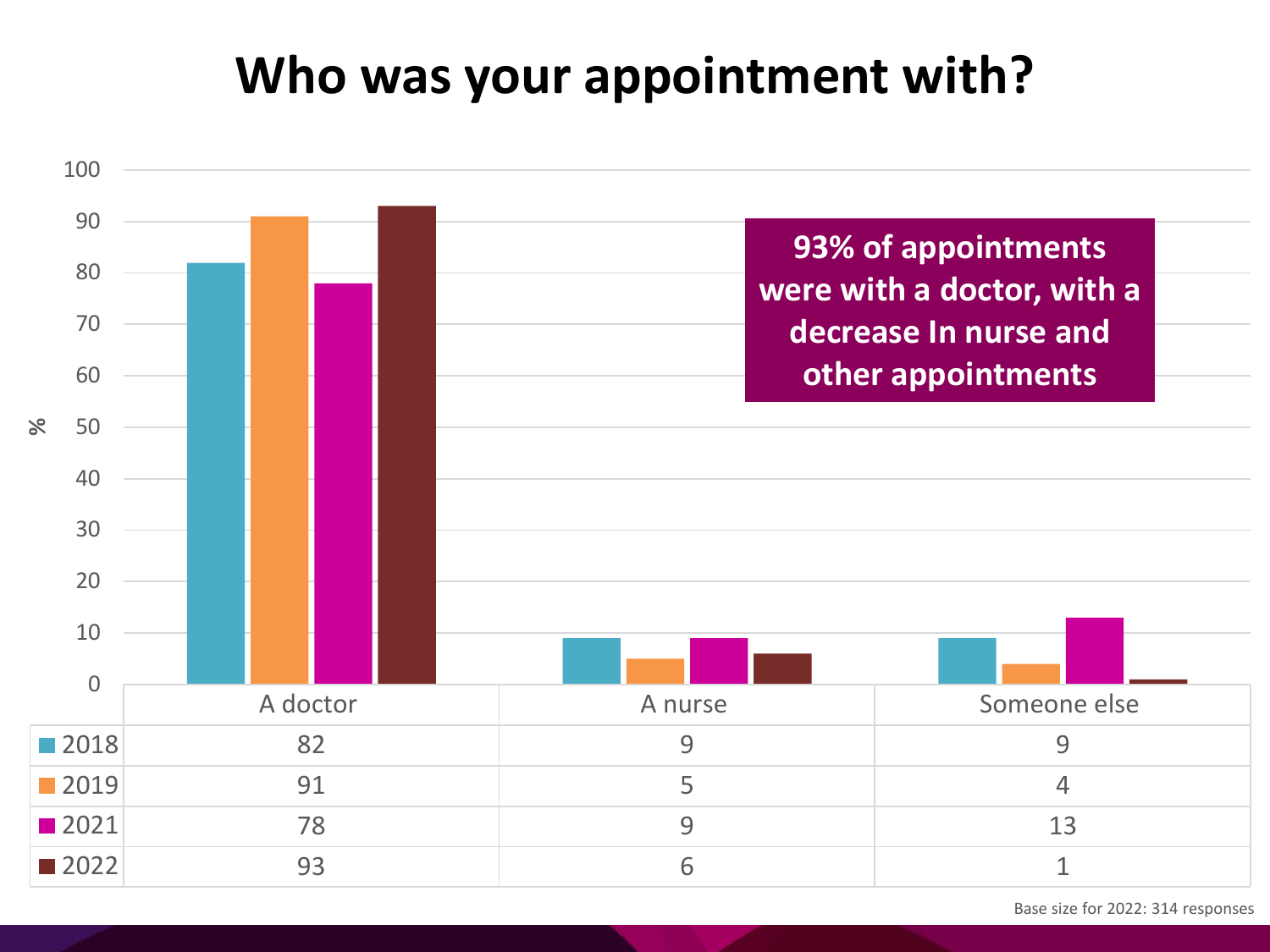#### **Did they listen to what you had to say?**



Base size for 2022: 367 responses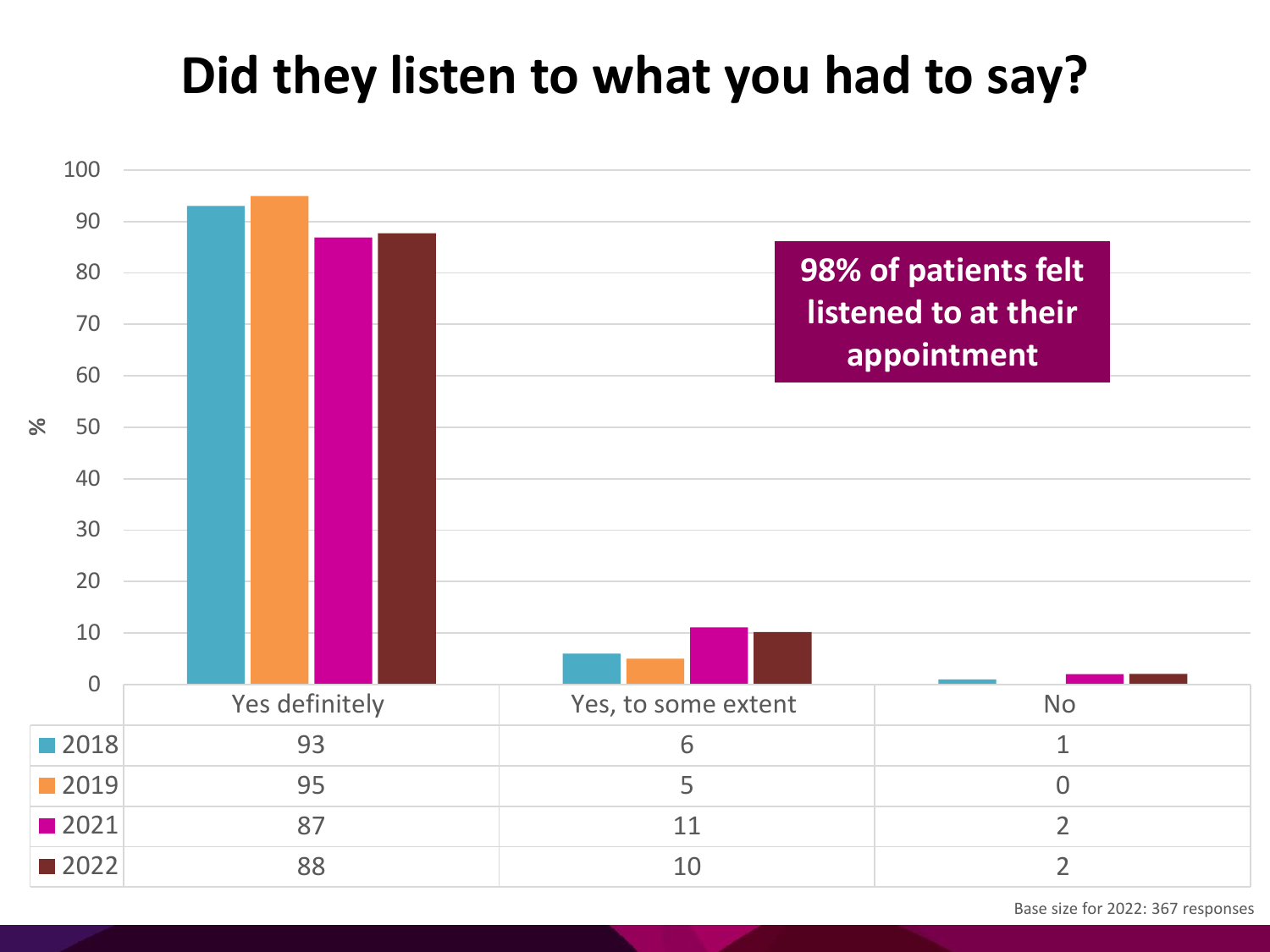# **Did you get answers that you could understand?**



Base size for 2022: 351 responses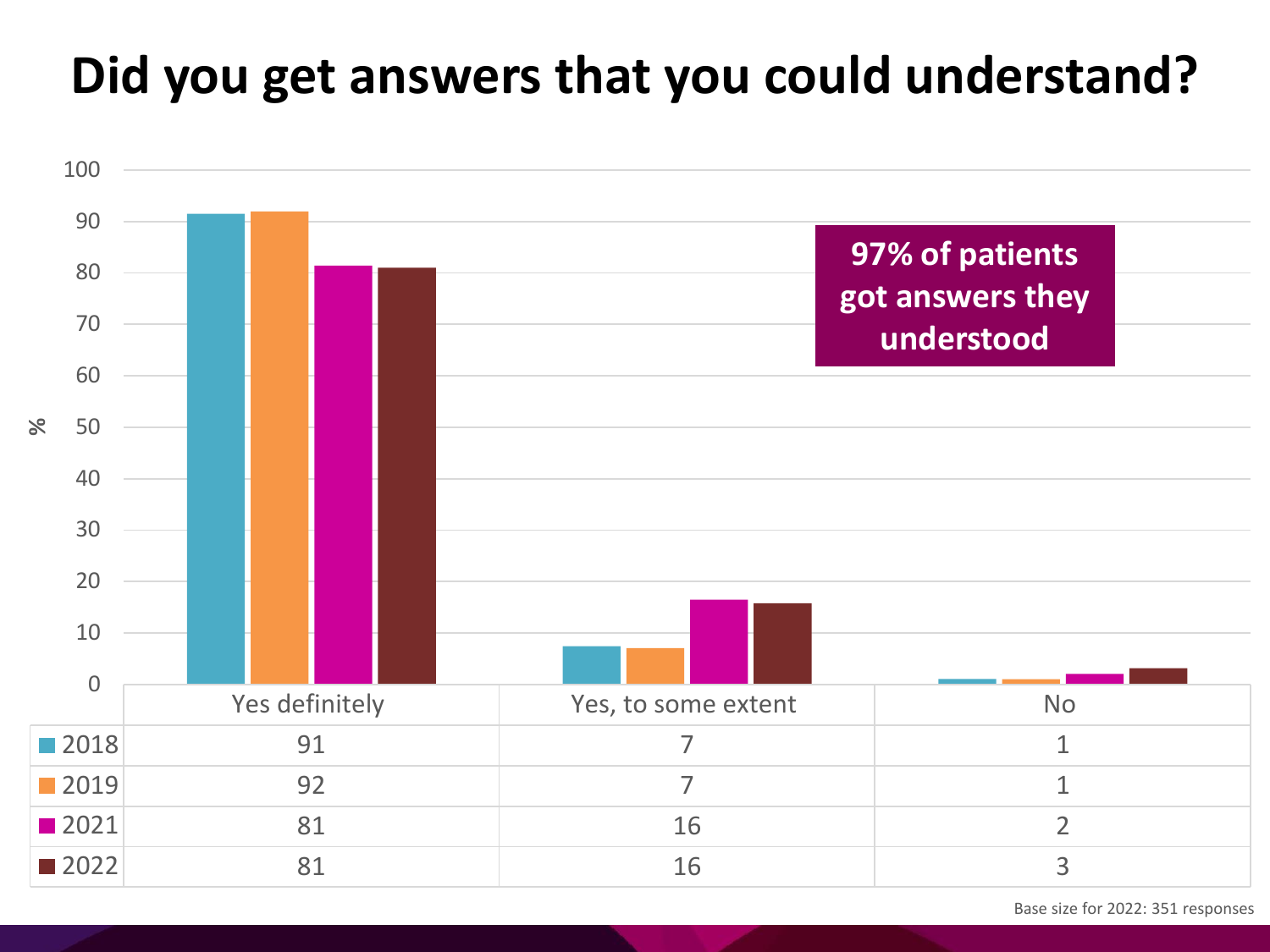#### **Was your treatment or action explained?**



Base size for 2022: 369 responses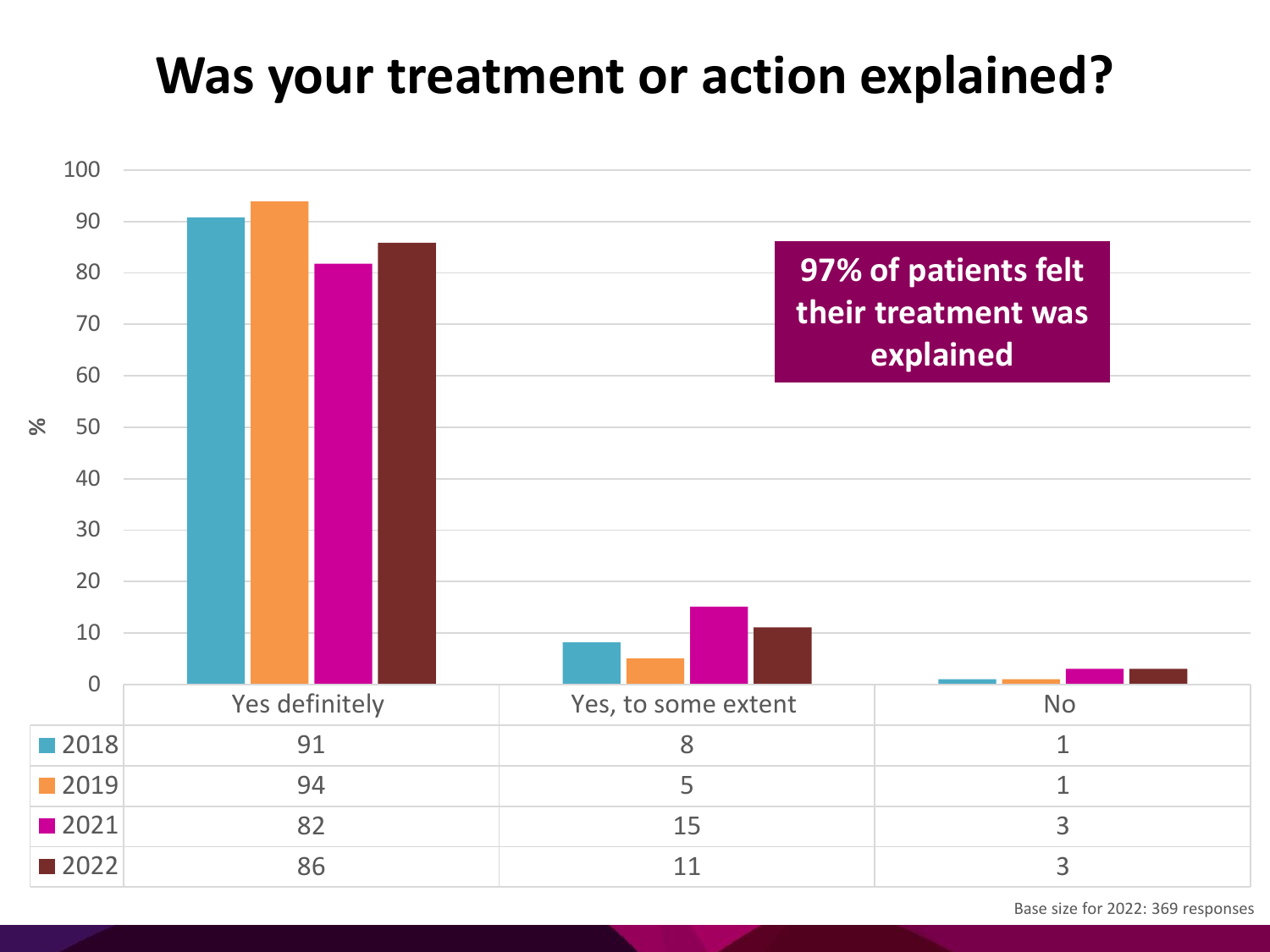# **Did they seem aware of your medical history?**

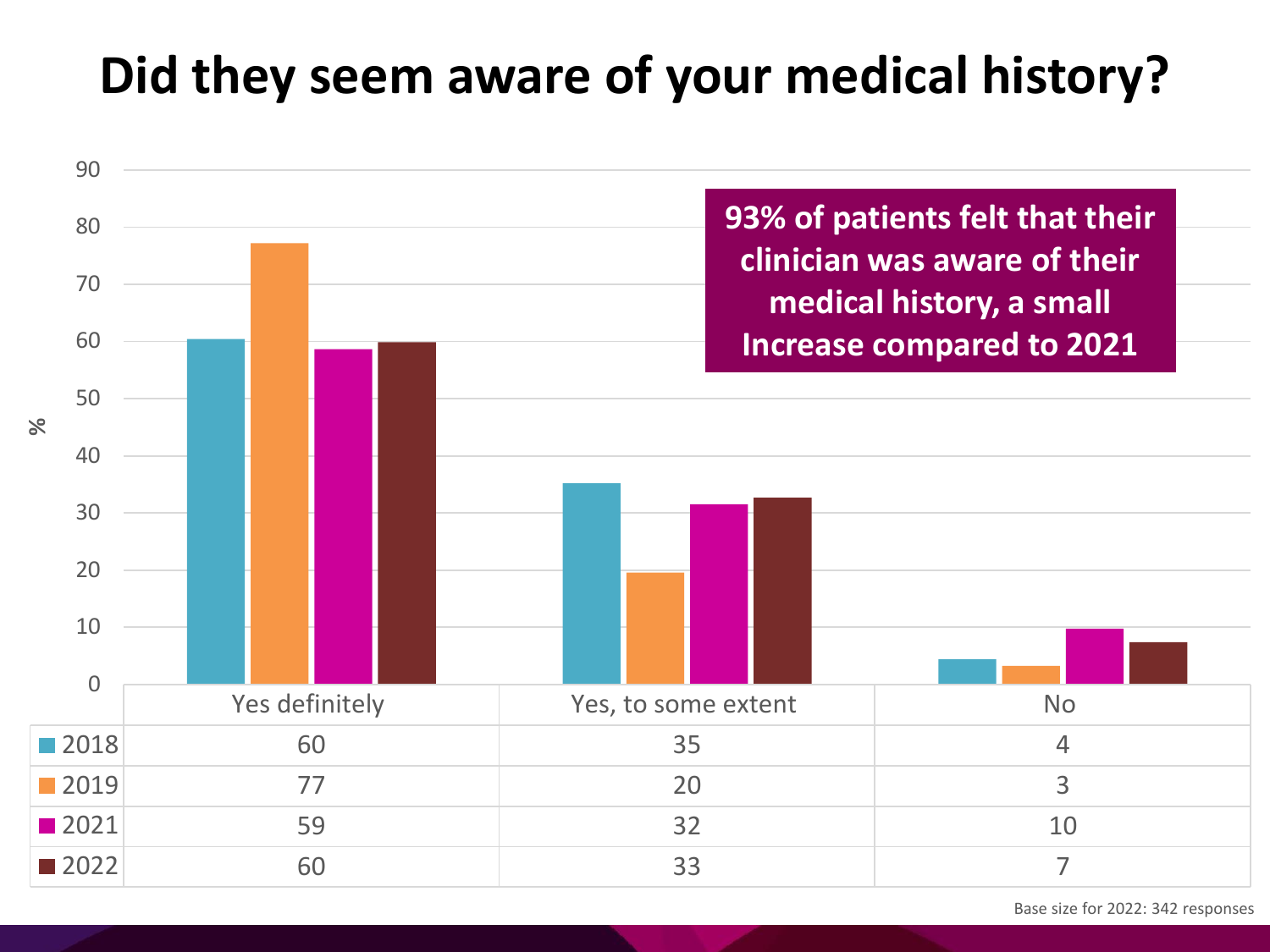# **Did you have confidence and trust In your doctor?**

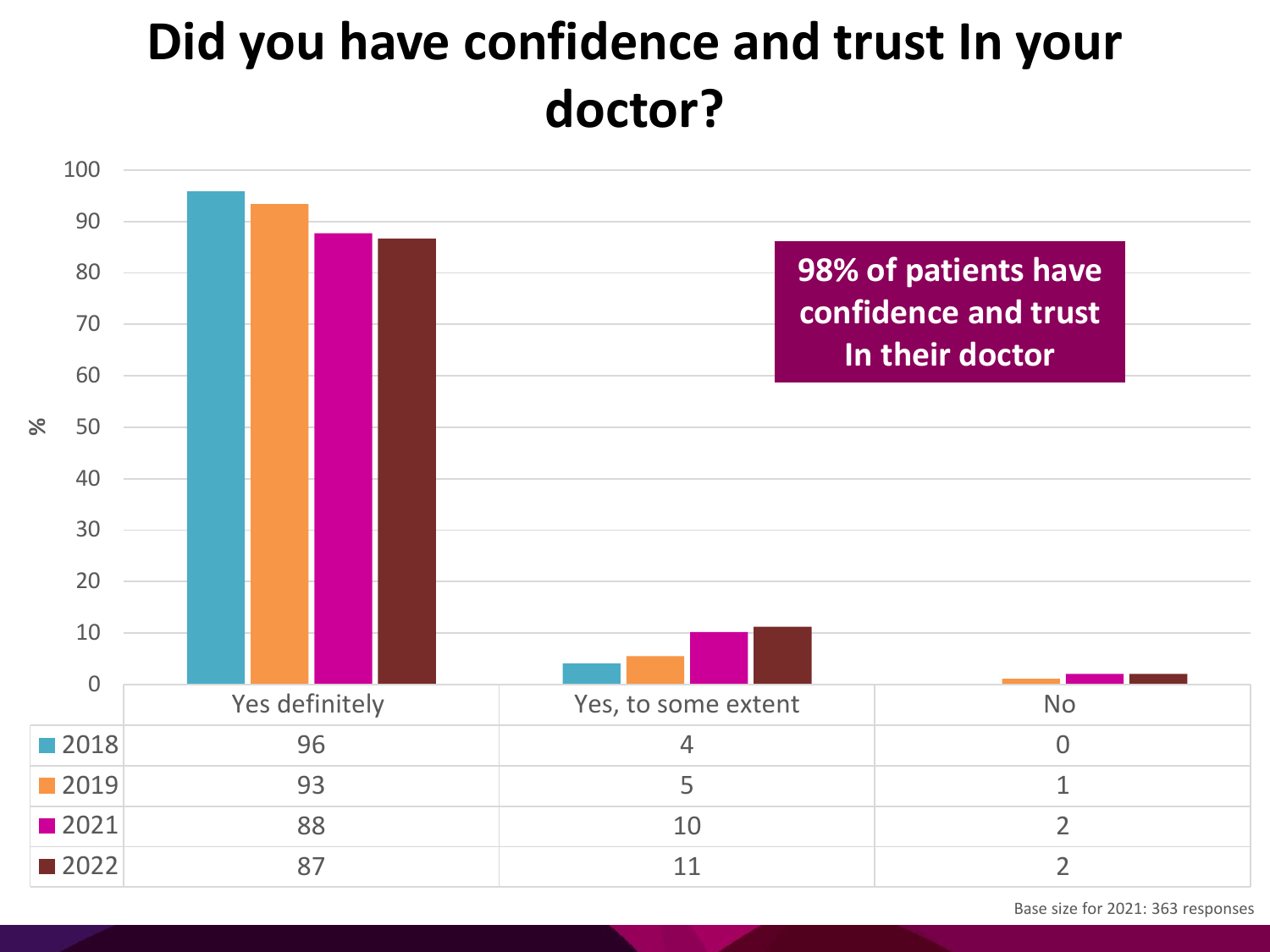#### **Were you treated with courtesy?**

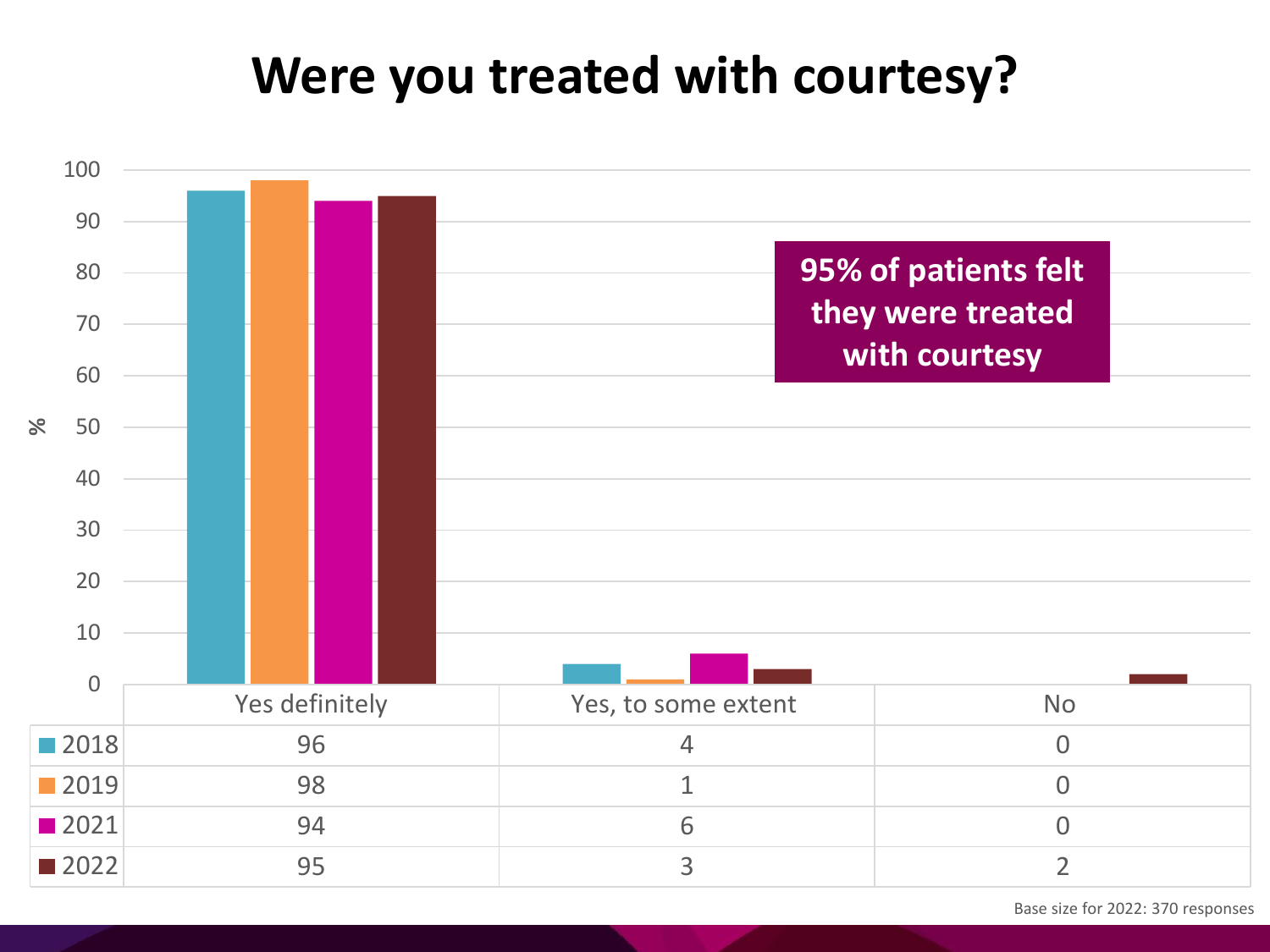#### **Were you involved in decisions?**

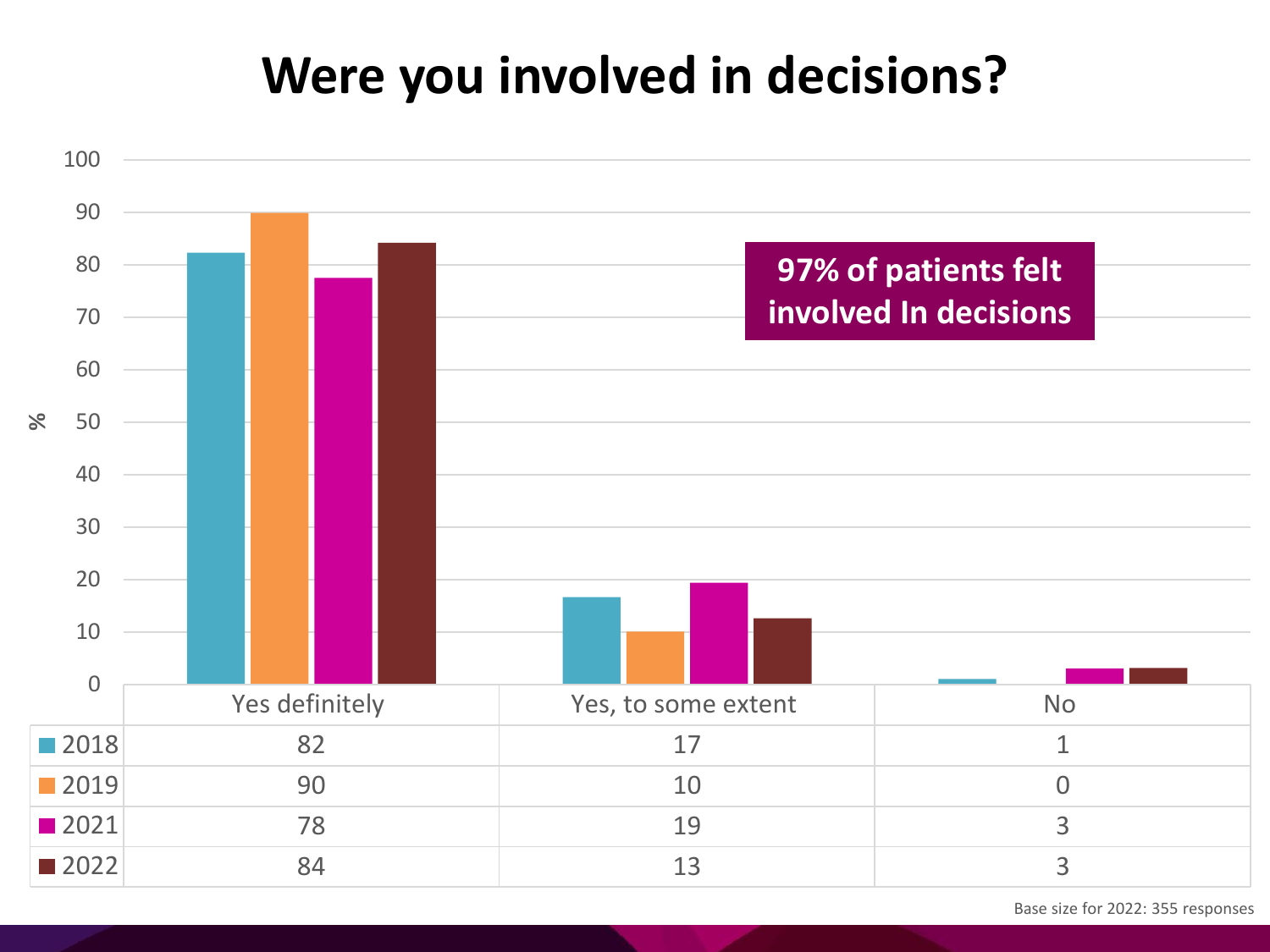# **Did you have confidence/trust in other staff members?**

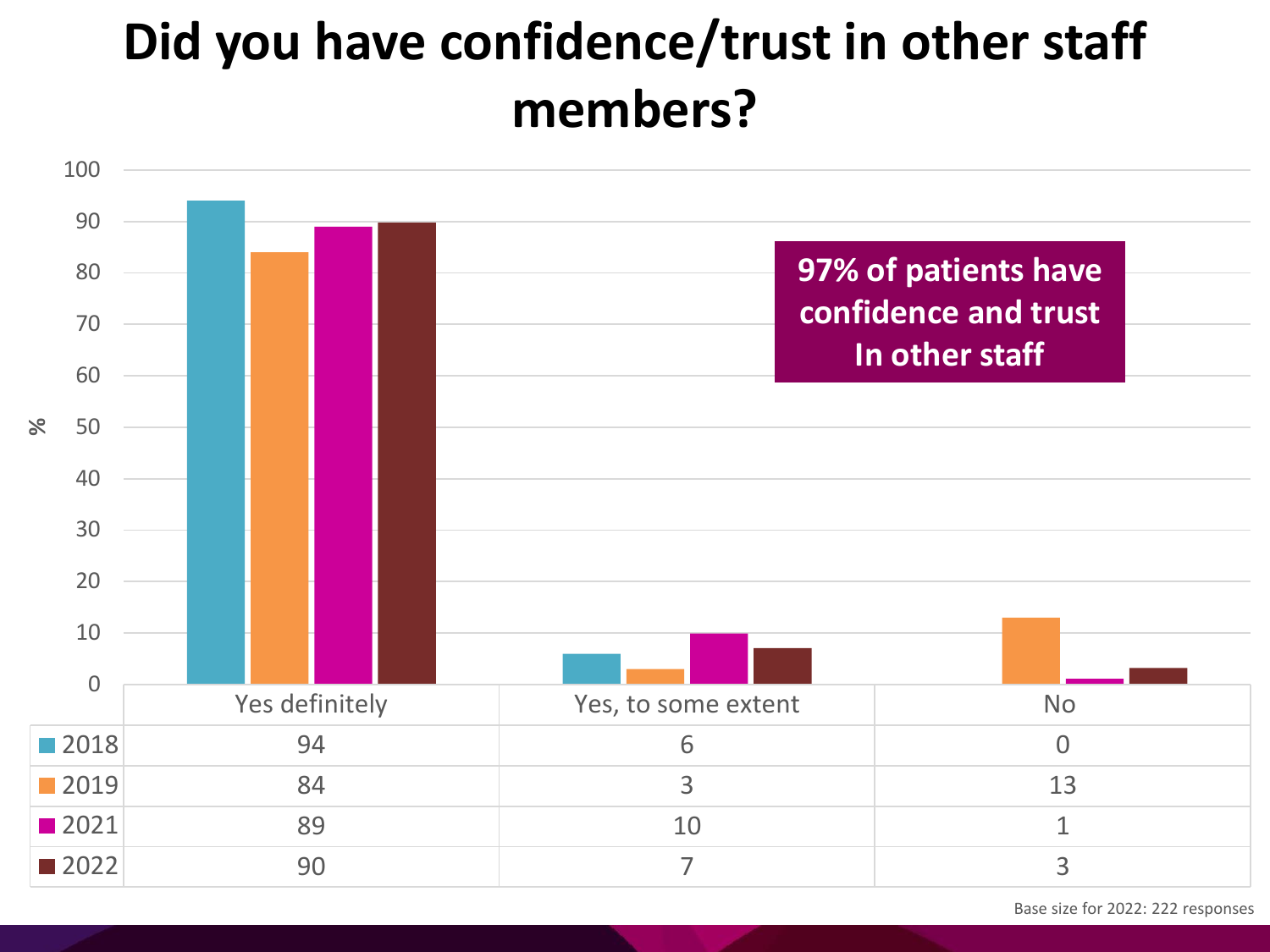## **Enough privacy when discussing your treatment?**

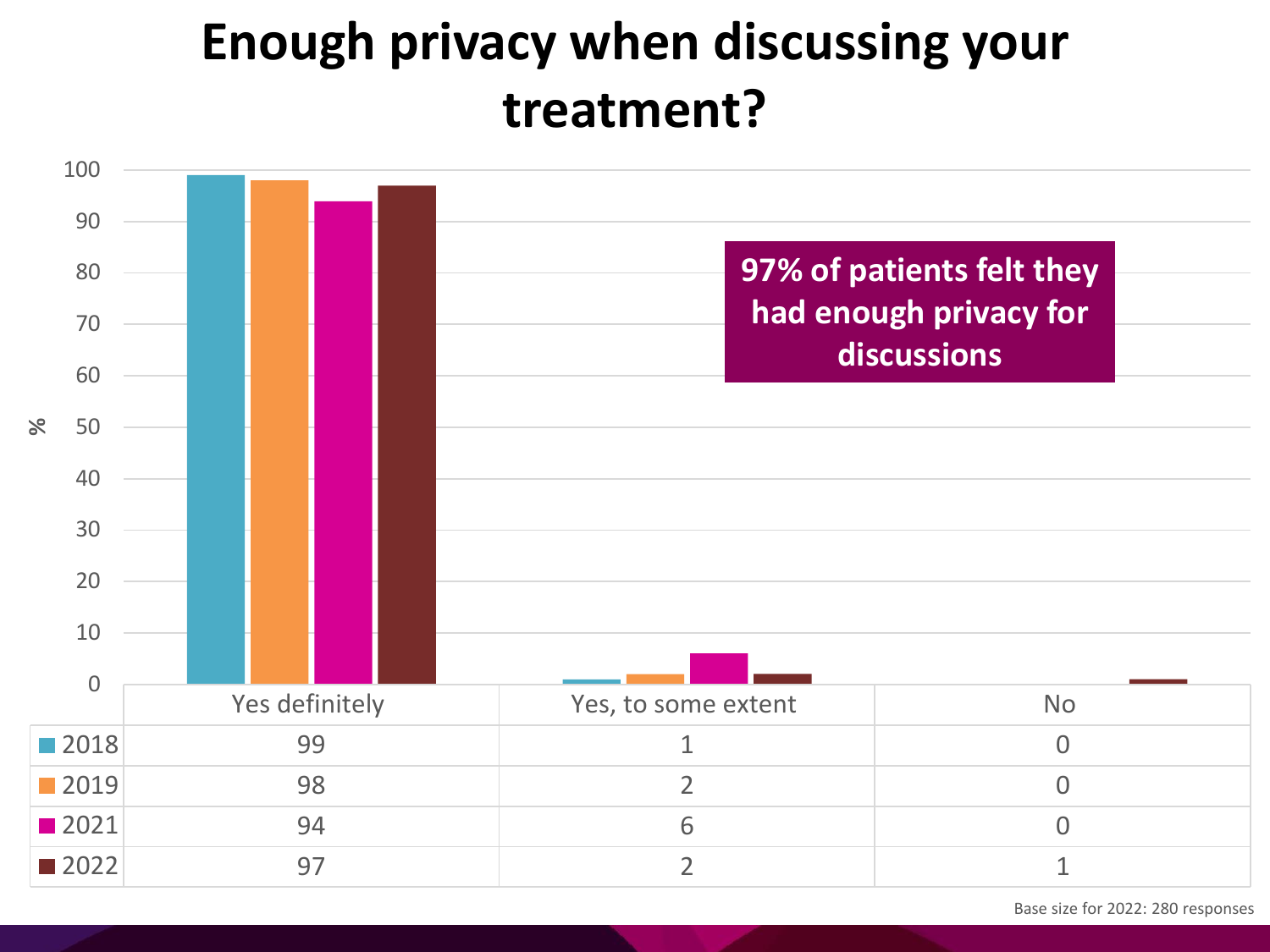### **Enough privacy when being examined?**



Base size for 2022: 264 responses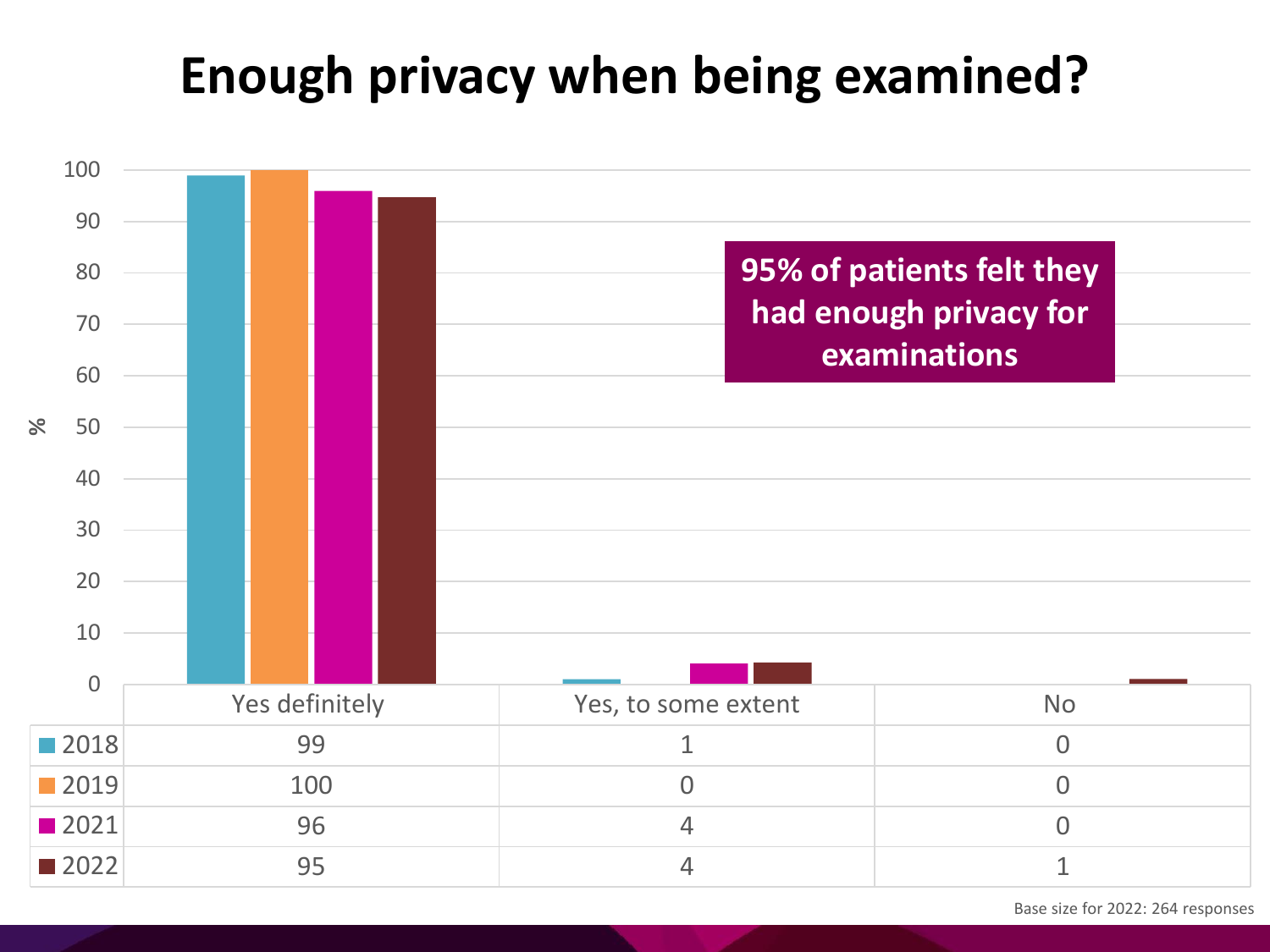#### **Did the staff introduce themselves?**



Base size for 2022: 310 responses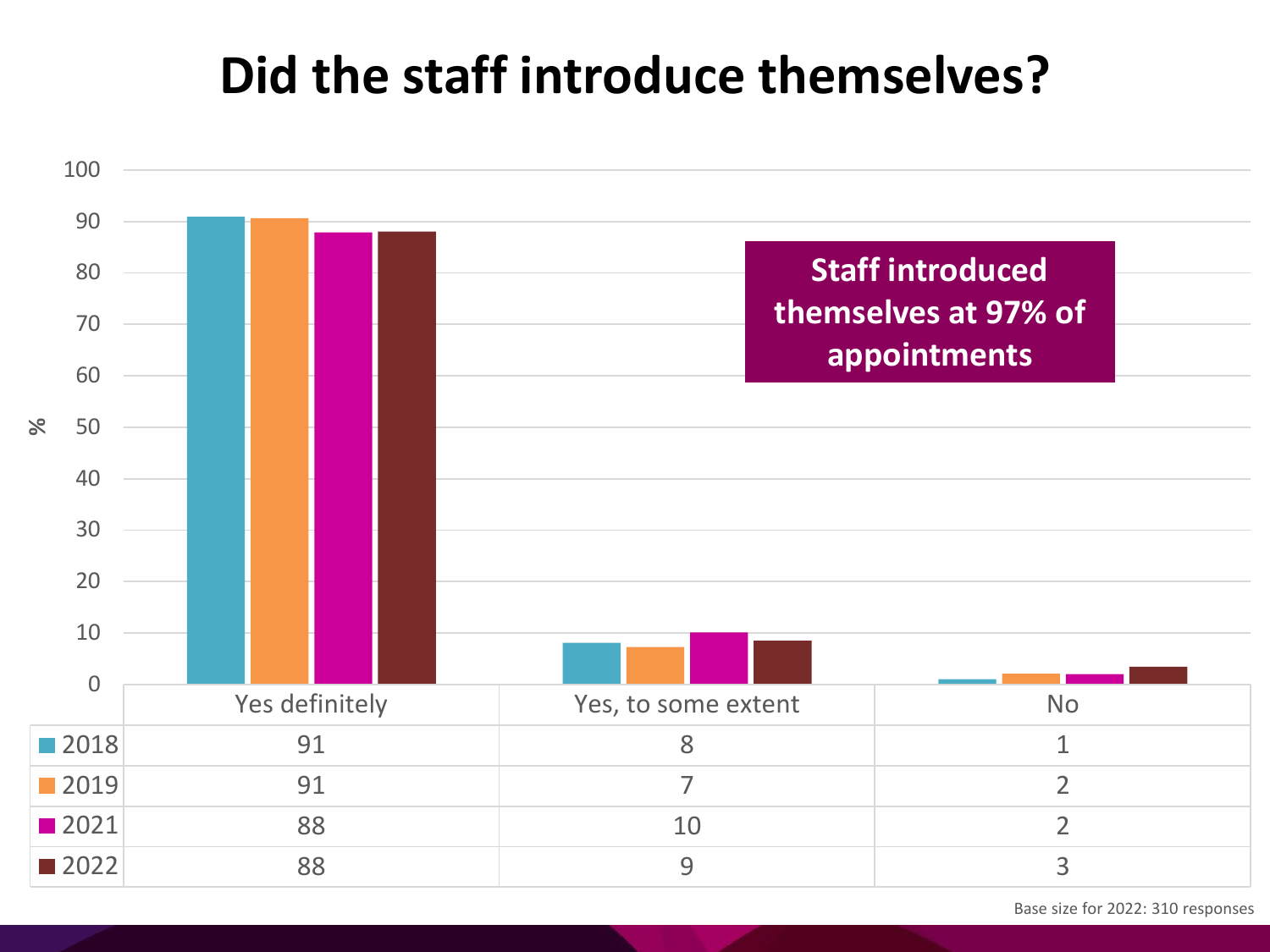#### **Do you see the same doctor or member of staff?**



Base size for 2022: 249 responses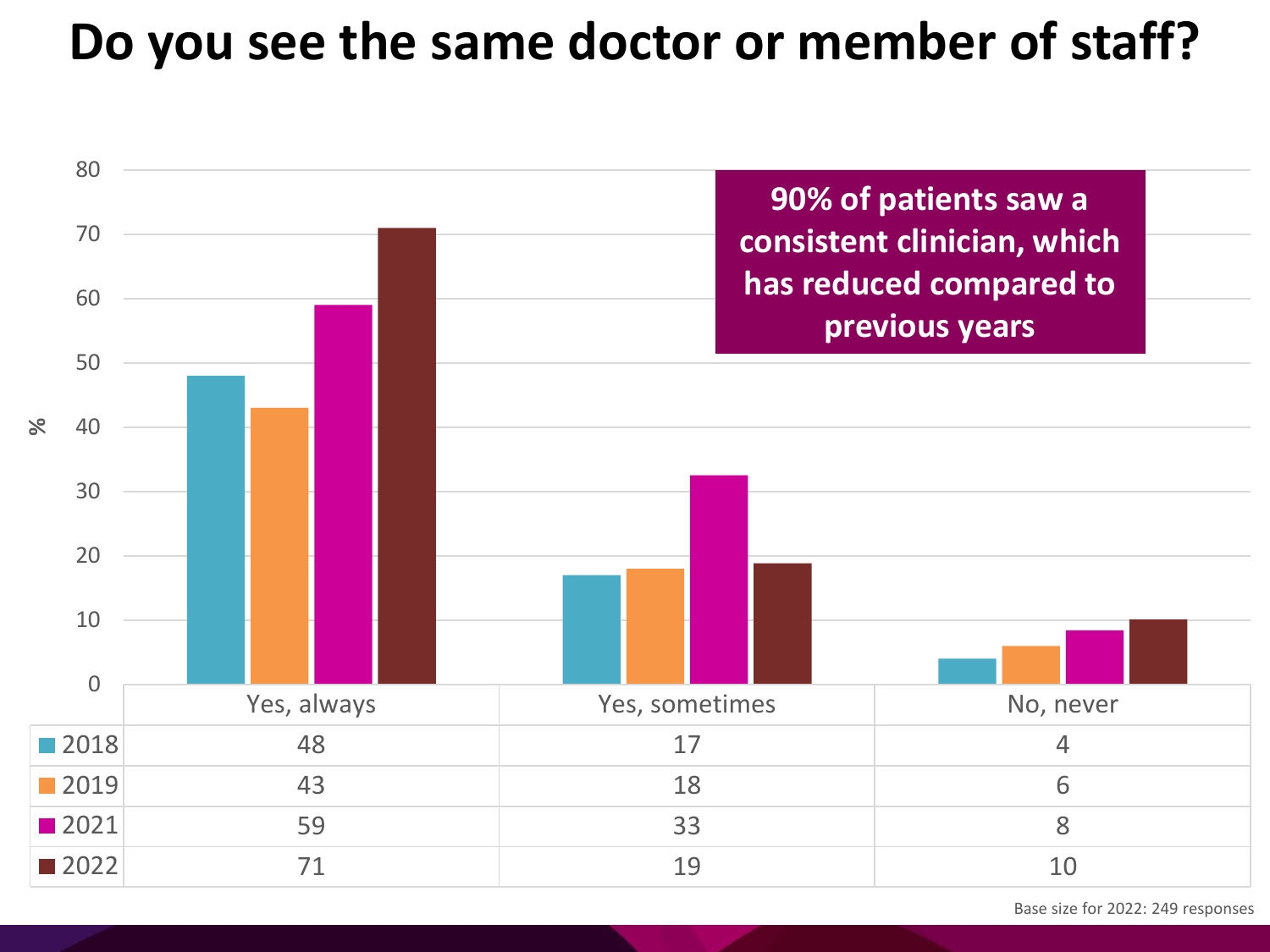# **If you had tests, did staff explain why you needed them?**



Base size for 2022: 180 responses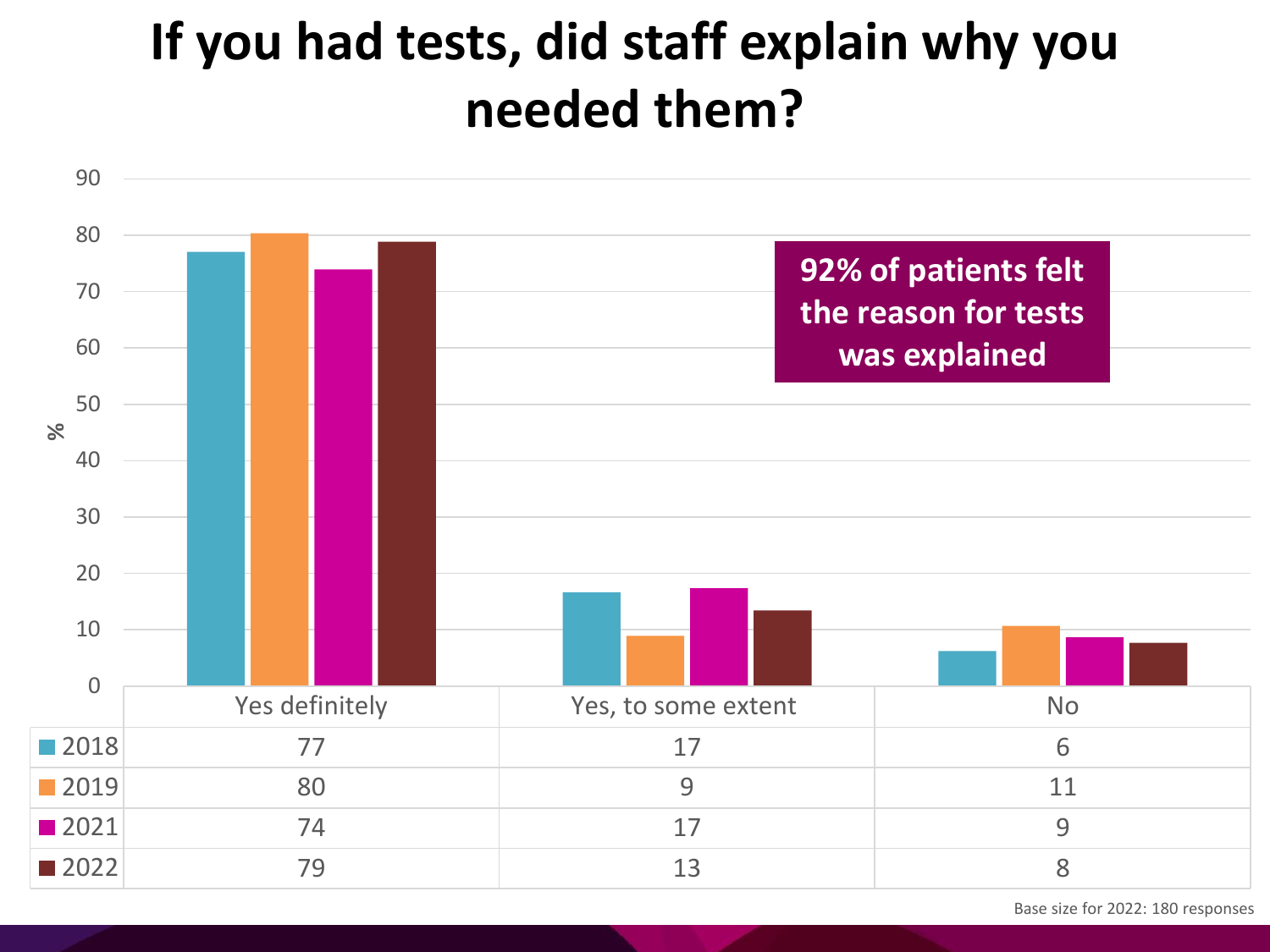# **Did staff explain how you would find out the results?**

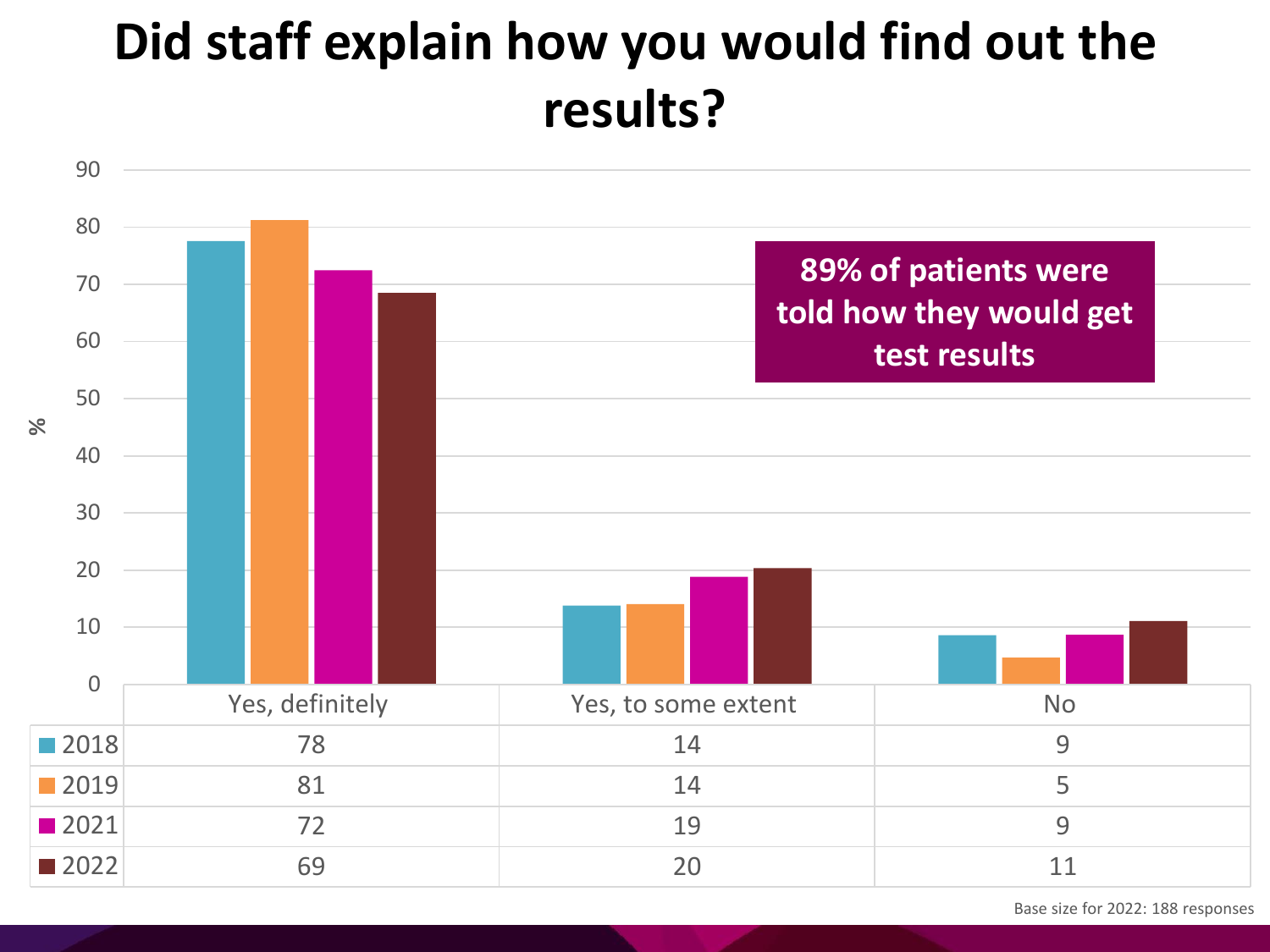# **If you had treatment, did staff explain what would happen?**

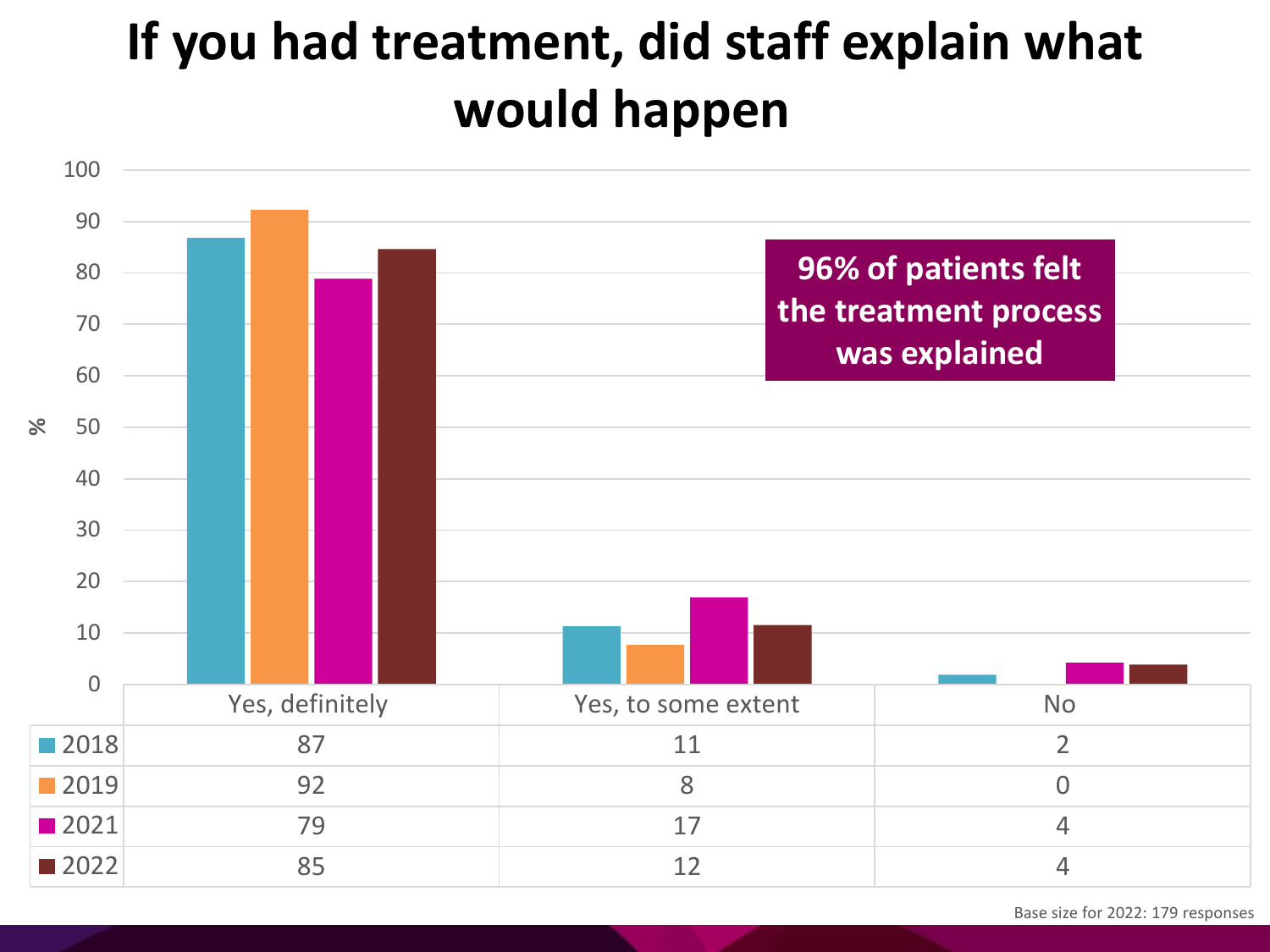#### **Did someone explain the risks and benefits?**



Base size for 2022: 167 responses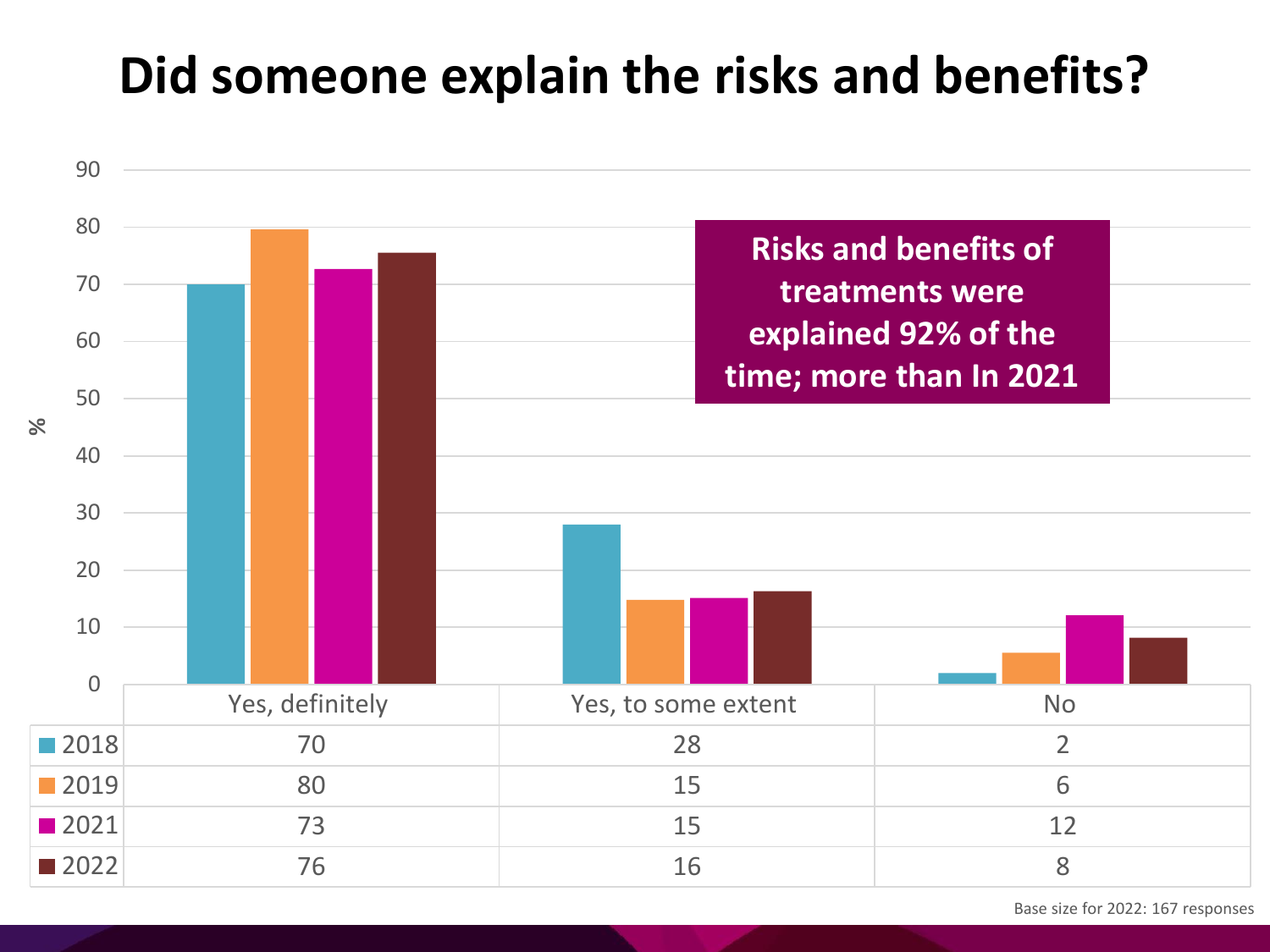# **If given new medicine, did staff explain their purpose?**



Base size for 2022: 135 responses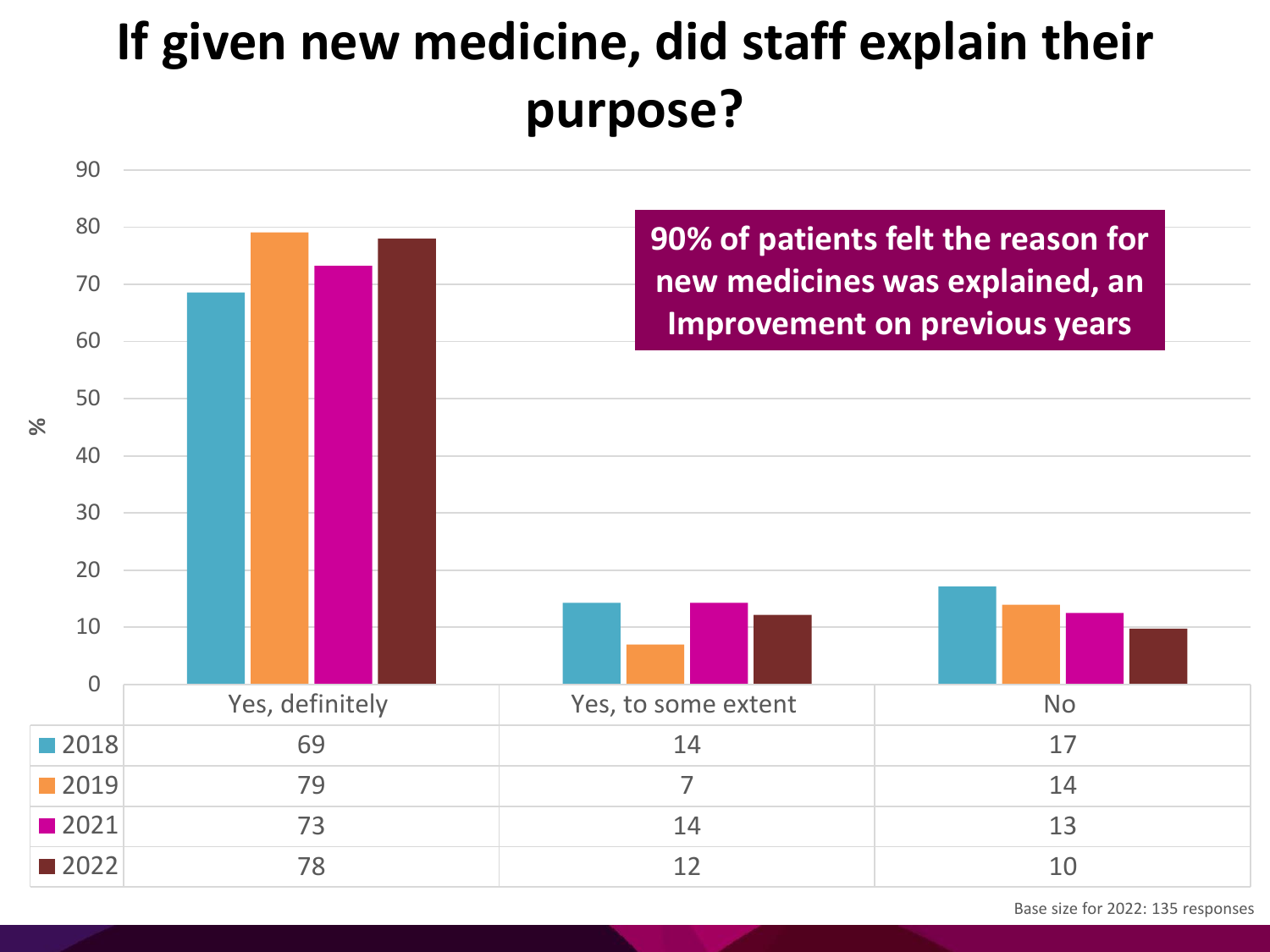#### **Did staff tell you about the side effects?**



Base size for 2022: 129 responses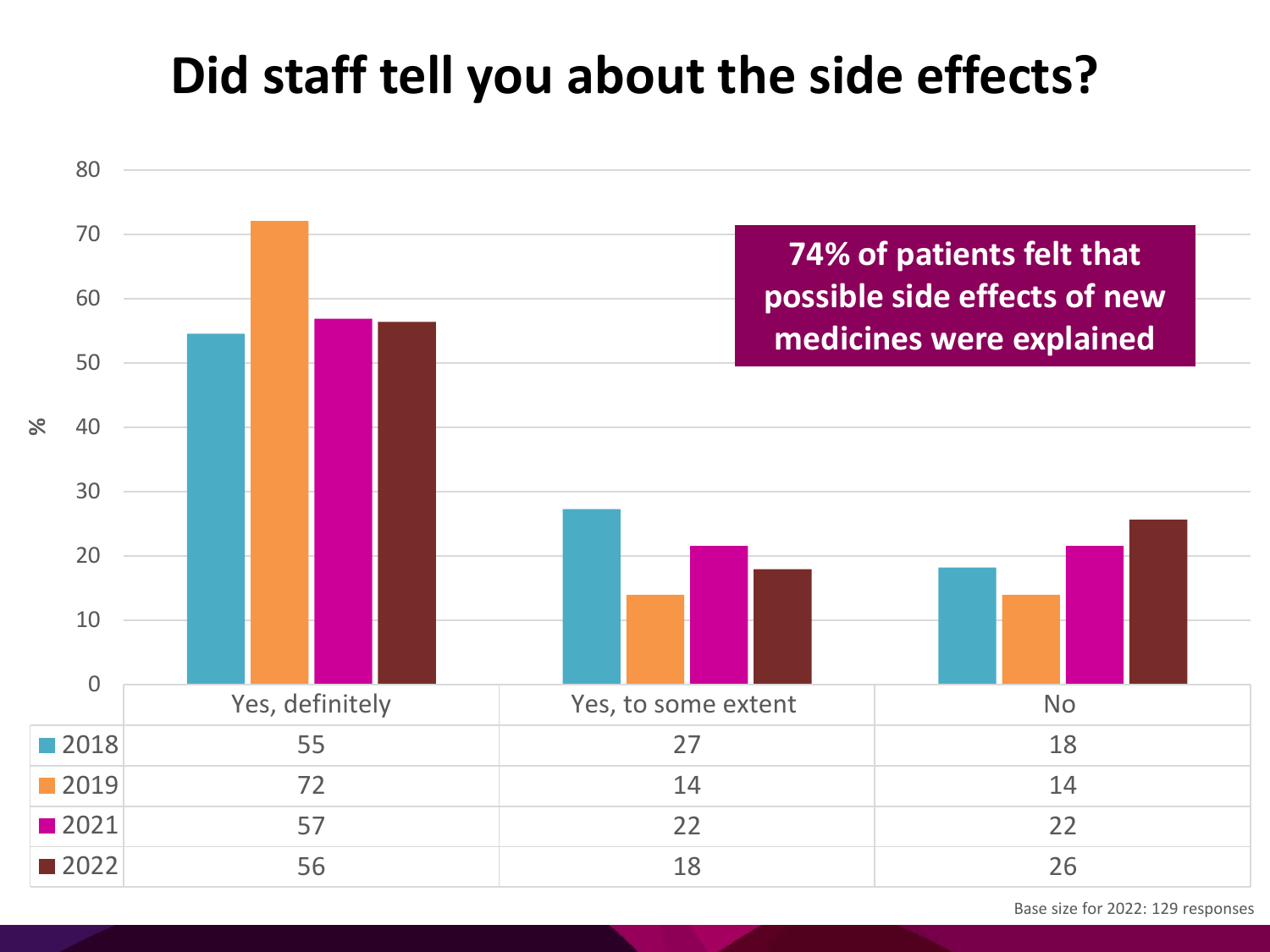### **Were you told who to contact after leaving hospital?**

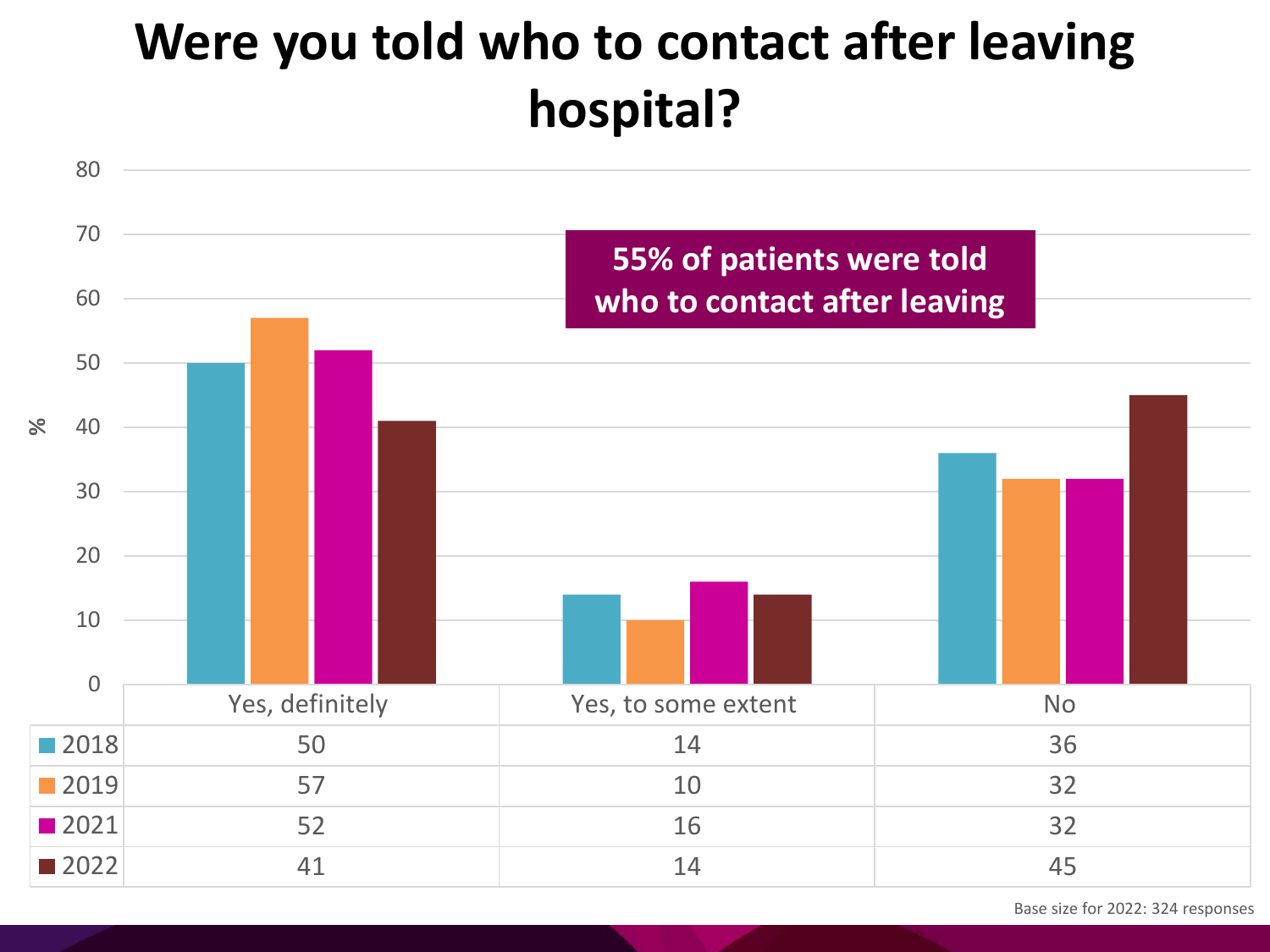#### **Were you dealt with to your satisfaction?**

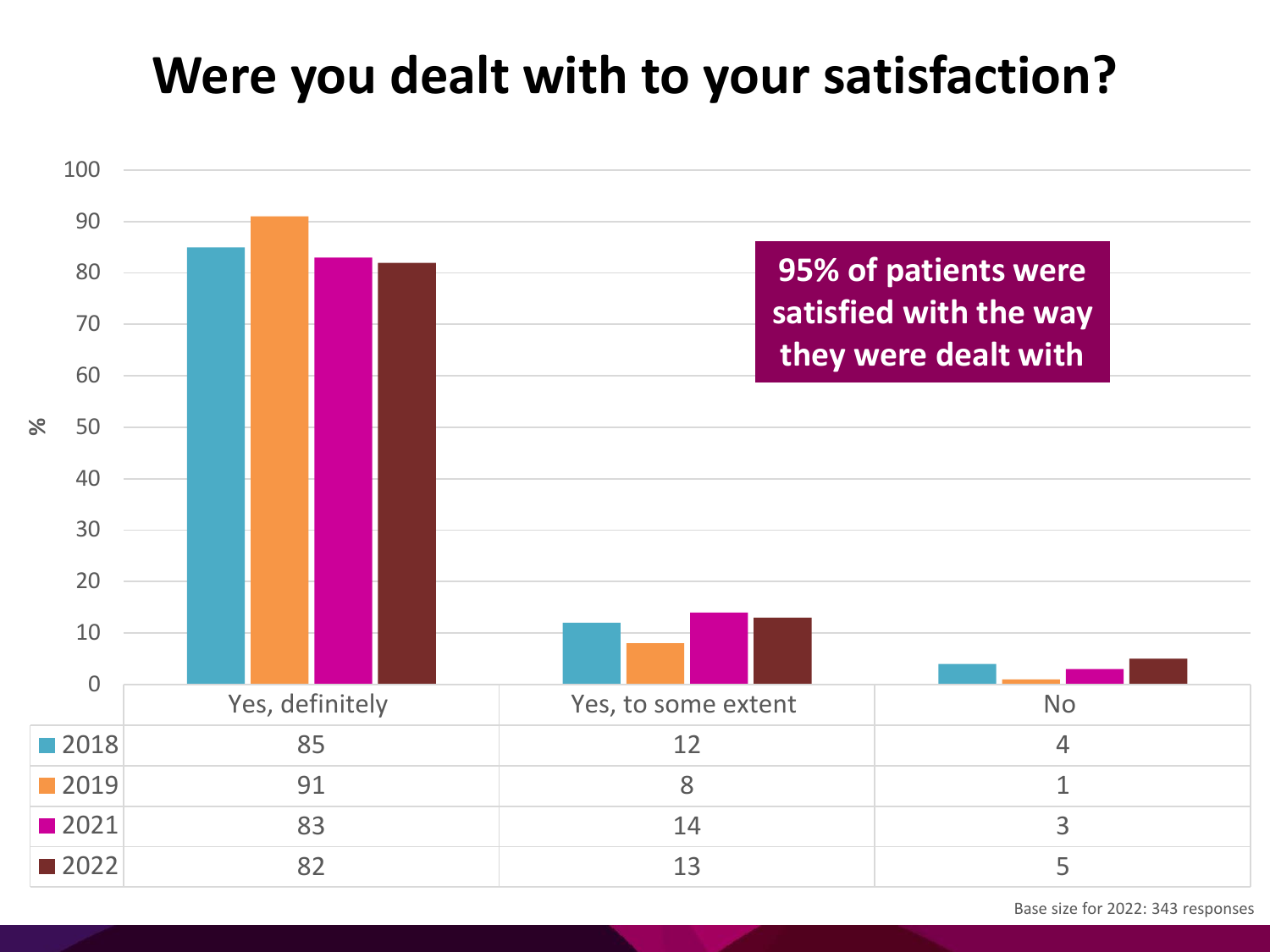# **Overall, were you treated with respect and dignity?**

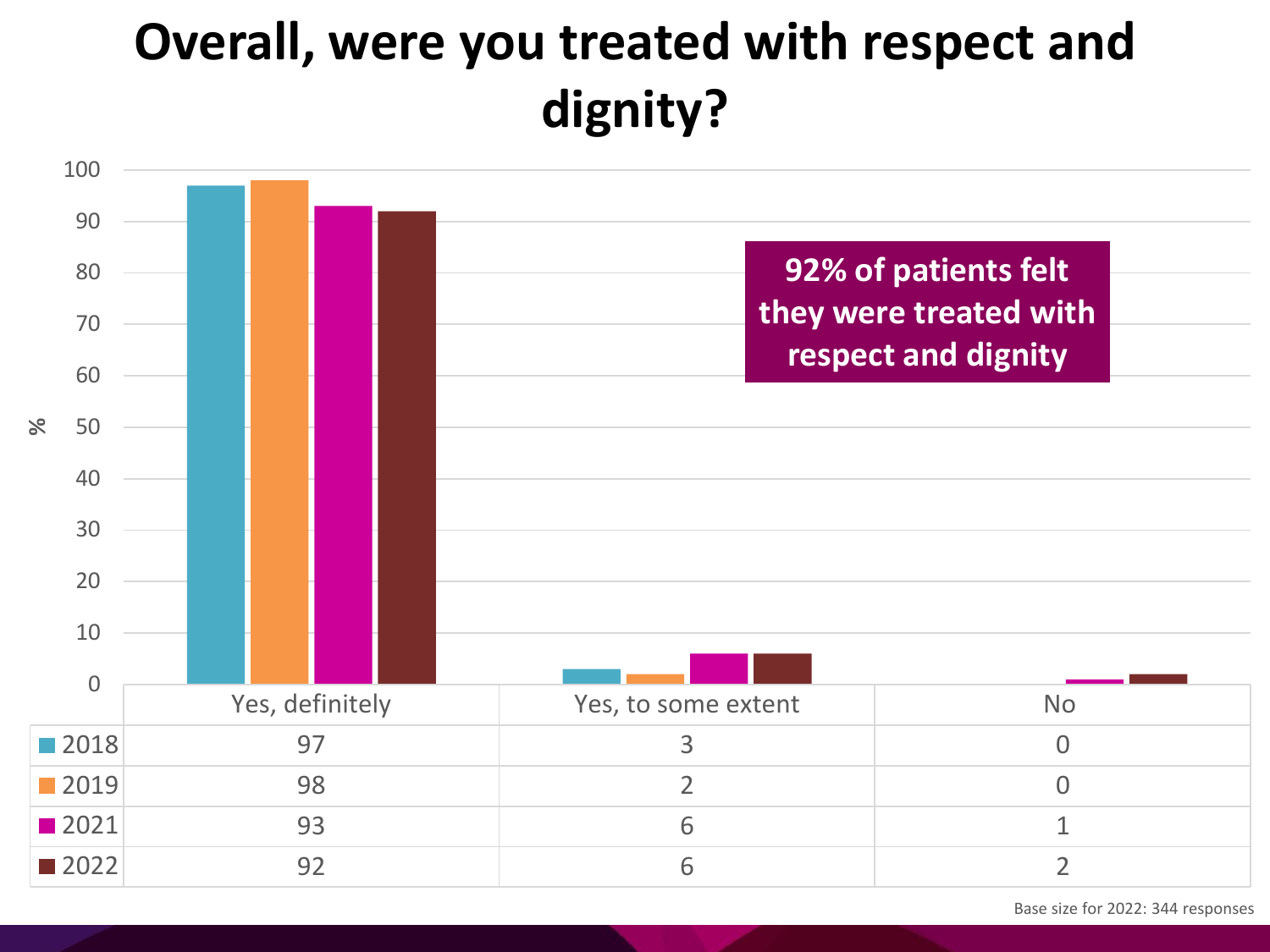#### **How clean was the Outpatients Department?**



Base size for 2022: 286 responses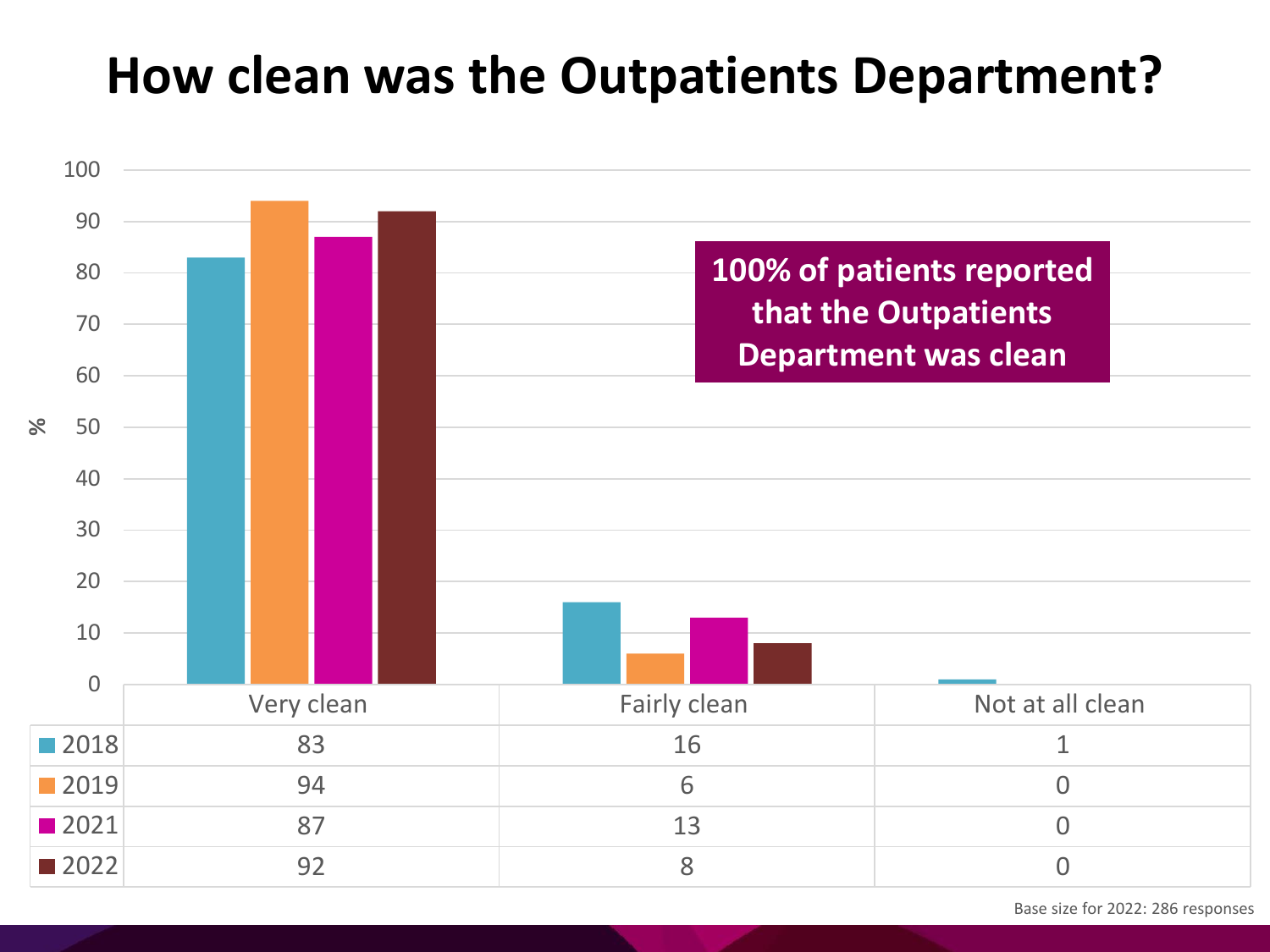#### **How clean were the toilets?**



Base size for 2022: 184 responses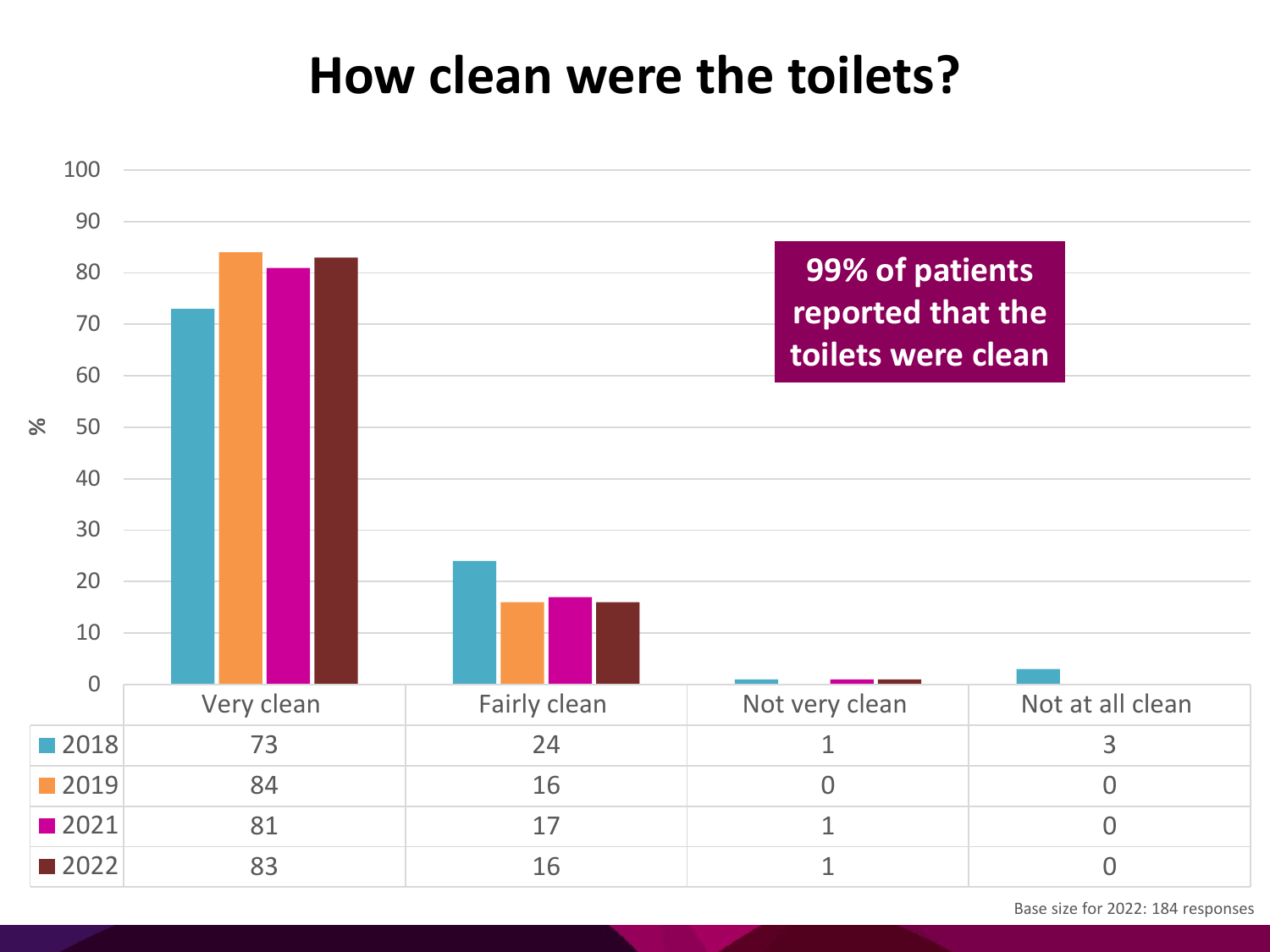# **How well organised was the department you visited today?**



Base size for 2022: 280 responses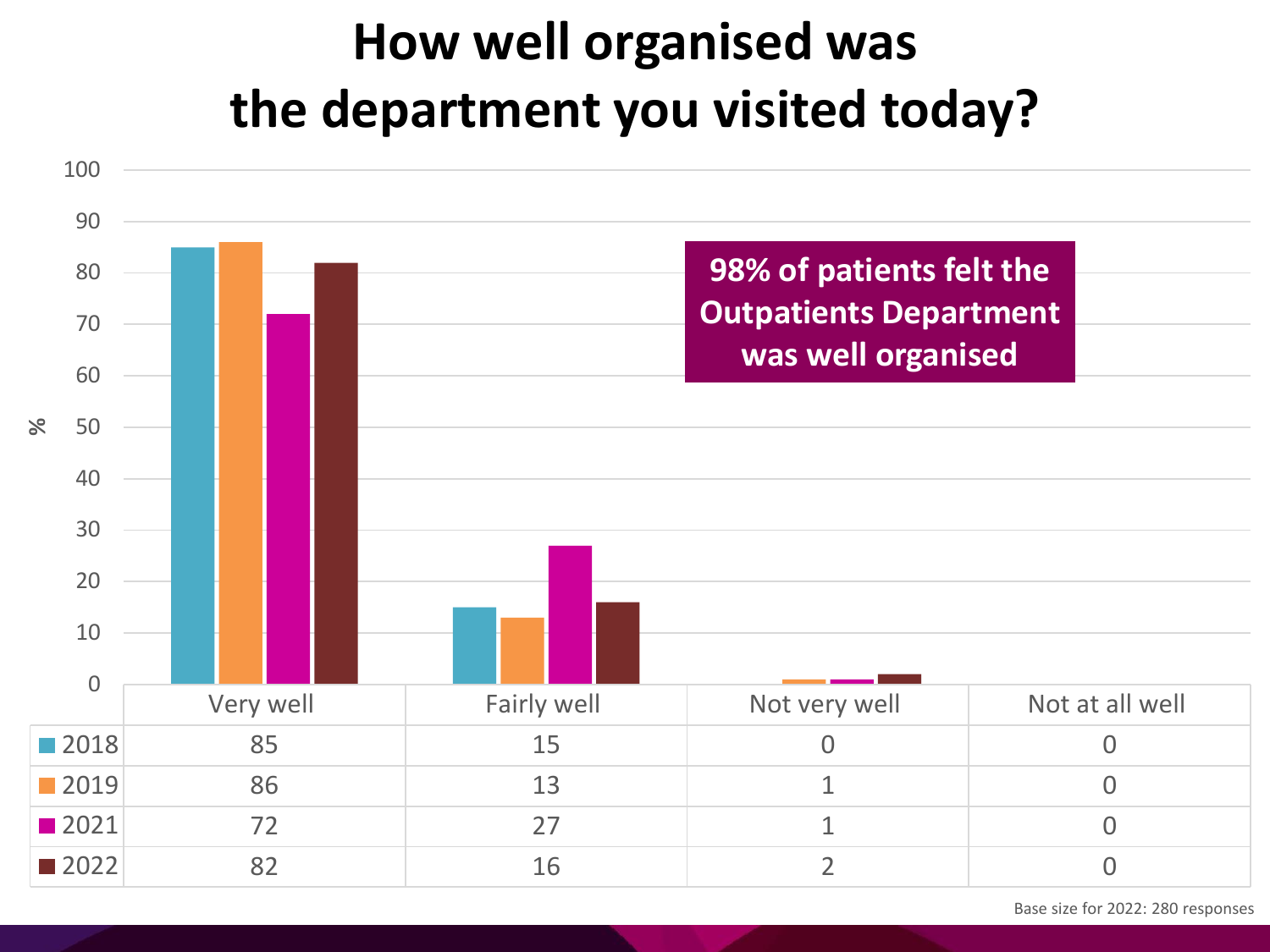#### **Comments from patients**

- ❑ I was really impressed with how helpful everyone at DHC was and how accommodating with appointments (especially when I had to rearrange one).
- $\Box$  Great staff, all very friendly, professional and caring.
- ❑ Dr listened to my problems some of which were new, explaining what he thought was causing the problem but has referred me for imaging to make sure.
- $\Box$  The reception team are always very helpful and friendly and make me feel like they care.
- $\Box$  Never have to wait ages always seen on time.
- ❑ Keeping it local is very beneficial for morale and convenience.
- ❑ I received a very good explanation of my condition and how I can be treated.
- ❑ Very caring and professional Consultant